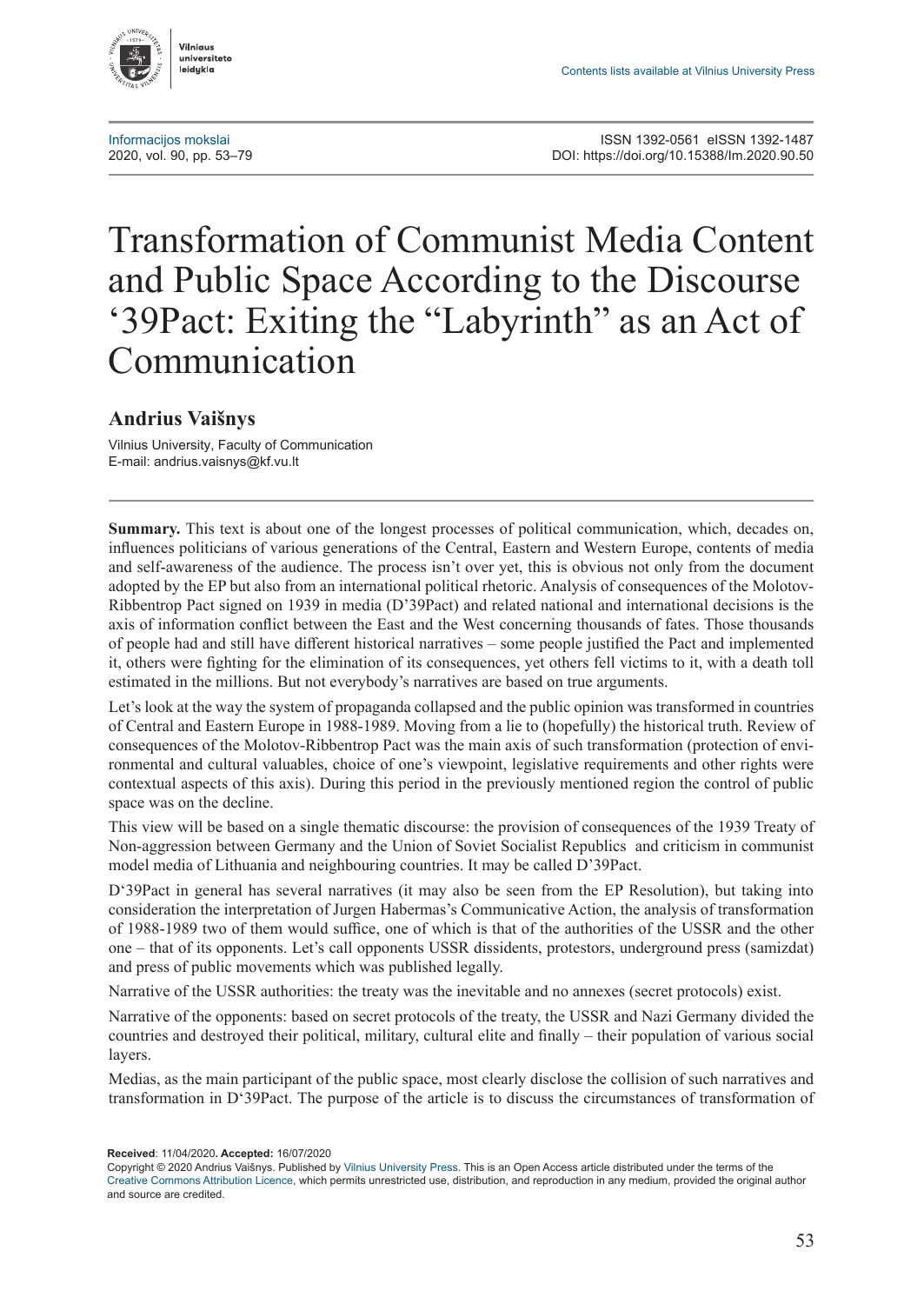MMPT from the historical perspective and of the public space and come across the factors, which influenced the strongest role of MMPT interpretative accomplishments. Considering the way out of the "labyrinth" regarding the D'39 Pact, we see some similarities with the situation that now exists in Russia.

**Keywords:** public space, mass media and propaganda tools (MMPT), discourse of 23 August 1939 (D'39Pact), historical narrative, act of communication, the truth, resolution, political communication.

#### **Introduction**

In a Moscow library a person finds a book published almost 30 years ago and reads in surprise:

– I have to tell you a secret that I was leading a very robust course. The Minister of Foreign Affairs of Latvia came to us in 1939 and I told him "you will not return back until you sign the accession deal with us". The Minister of War came from Estonia (I can't remember his name, he was popular), and we told the same thing to him. We had to take such extreme steps. – Such kind of declaration on the annexation of the Baltic States and the division of Poland was made by a former Commissioner of Foreign Affairs of the USSR Vyacheslav Molotov in  $1971<sup>1</sup>$ . However, the interview was published only on the eve of the collapse of the Soviet Union in 1991.

That reader must have been confused: the official Russian Federation, the transferee of rights of the USSR, is in denial that the USSR have used blackmail and occupied neighbouring countries. This is the position maintained by the nationalised Russian media, which is similar to that of the Soviet propaganda period: on the eve of World War II and during the war critics of the USSR as an aggressor is not tolerated in the controlled public space. Notwithstanding the fact that in the end of 1989 in the Congress of People's Deputies of the USSR a resolution was adopted on the political and legal assessment of the 1939 Soviet-German Non-Aggression Treaty: "The Congress of People's Deputies of the USSR condemns the fact of signing the secret protocol on 23 August 1939 as well as other secret agreements made with Germany. The Congress declares the secret protocols legally unjustified and invalid from the moment of signing"2. A reader might not know about this Resolution of the Soviet parliament as the authorities of Russia and officials representing its position consider the document as a non-binding declaration and identify three subjects – Stalin, the existing government and the Russian nation<sup>3</sup>.

Another person in the European Parliament (EP), Strasbourg gets to read memoirs of Goebbels, the Minister of Propaganda of the Reich: "23-03-1939. Draft notice is received

<sup>1</sup> Чуев, Феликс. Сто сорок бесед с Молотовым. М., Терра, 1991. (Rus.: One hundred and forty conversations with Molotov. Chuev Diary, 1991; an interview with Molotov 1969 – 1986. Published: Moscow, 1991).

<sup>2</sup> Resolution of the Congress of People's Deputies of the USSR, 24 December 1989. *Pravda*, 28 December 1989.<br><sup>3</sup> "It becomes trendy to disclose Stalin and the Soviet Union as it conceals urgings: Russian people have to

repent, confess their guilt and, according to some states, have to compensate for the material damage. One cannot ignore such thoughts," says Sergey Ivanov, Chairman of the Board of Trustees of the Russian military-historical society (Special Representative of the President of the Russian Federation on the Issues of Environmental Activities). In: «Это не сговор двух диктаторов»: оправдан ли пакт о ненападении. Пакт о ненападении между СССР и Германией был оправдан, считает Сергей Иванов. [Gazeta](Gazeta.ru).ru, 04-07-2019.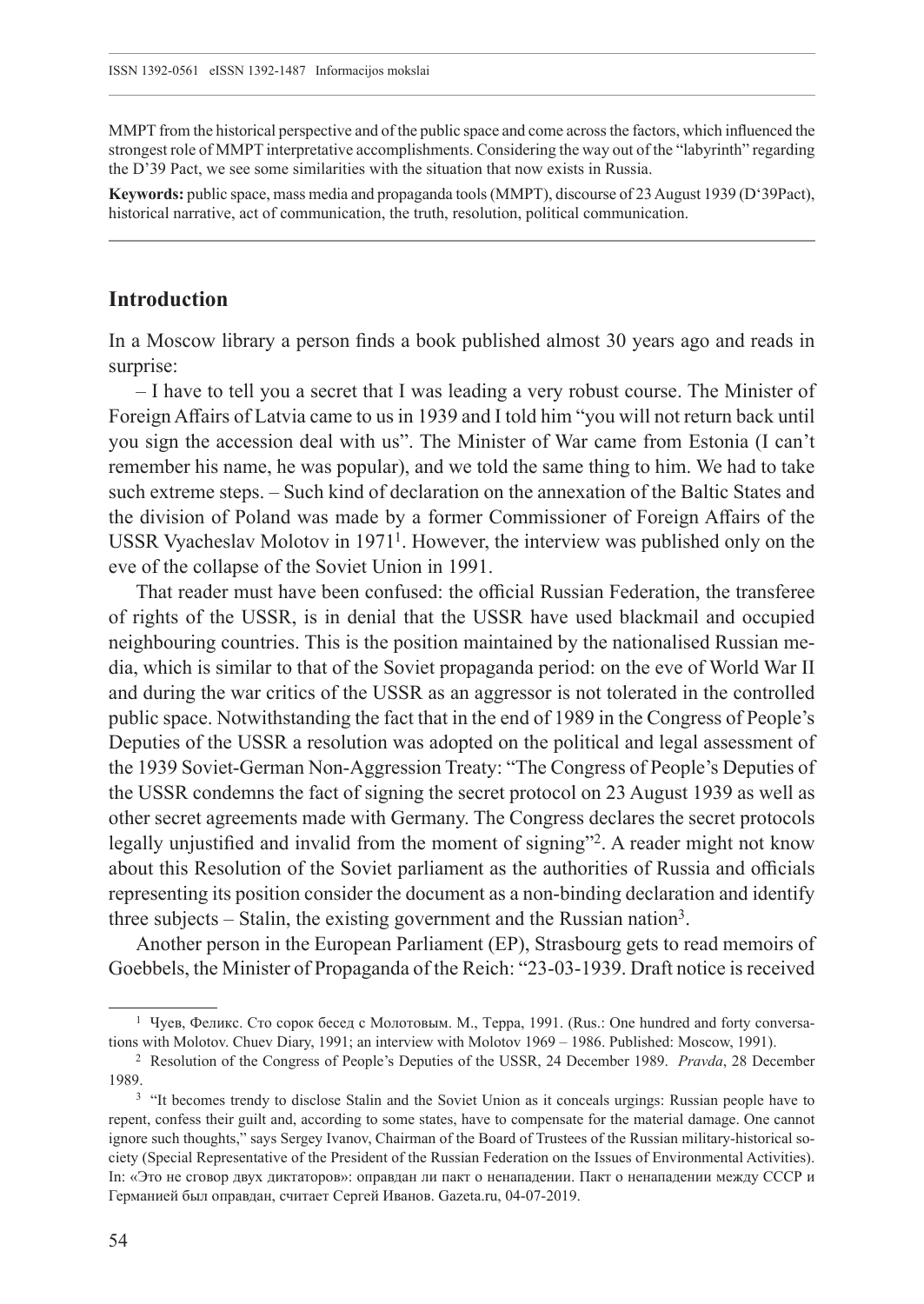from Kaunas. Completely inappropriate. Still lacks final decision. Meanwhile Kaunas announces his own version of the notice and afterwards ministers go to sleep. Well, enough of kindness. Our envoy is authorised to pull them out of their beds and put a gun to their heads. Either – or. Those little deceivers of Versailles must now return what they have plundered. Otherwise it won't be good! At three a.m. a message is received that everything remains in force. A notice comes in: Lithuania gives up on the Memel4 Region"5.

Such person enters the hall – he will have to vote on the draft EU Resolution, which states that after 80 years the Molotov-Ribbentrop Pact, signed on 23 August 1939, still has an issue of unsolvable consequences: the world shares different views towards circumstances of the start of World War II and responsibility for division of Europe. Even though the European Parliament adopts a Resolution of 19 September 2019 on the importance of European remembrance for the future of Europe<sup>6</sup>, no one knows how that member of the European Parliament has voted7. He/she might not have been interested in V. Molotov's confession that the government of the USSR was engaged in blackmailing other nations, because the person has not read anything about it, however, he/she was well aware of the fact that, for example, the Nazi Reich occupied France and exterminated its residents<sup>8</sup>. But maybe it is that member of the Parliament, who while trying to explain the motives of his/ her voting has been interrupted, – which is not an important issue of communication, as the Resolution is still adopted and the document does not require additional historical data?<sup>9</sup>

However, if the member of the European Parliament notes that the "Masters of dezinformatsiya" have since the very start of World War II convinced the world that the USSR have led a peaceful mission in Poland, and afterwards in the Baltic States and Finland,

<sup>8</sup> "Mr President, this one-sided resolution does not, in any case, honour the memory of the victims of totalitarianism. First of all, it is clear that the memory of the last world conflict is today diverted to political ends, for want of the European Union to be able to establish its legitimacy on any popular support. (...)The denial of history that transpires at every line of this text will never erase the blood of the 20 million or so Russians sacrificed for Europe to live. Thus, this resolution is part of the same rewritings of history that it claims to denounce as specific to dictatorial regimes, an observation that challenges us as to the nature of this Union whose authoritarian drift becomes more and more evident". Dominique Bilde (ID). In: Explanations of Votes: 8.2. Importance of European remembrance for the future of Europe. [http://www.europarl.europa.eu/doceo/document/CRE-9-2019-09-19-ITM-008-02\\_EN.html](http://www.europarl.europa.eu/doceo/document/CRE-9-2019-09-19-ITM-008-02_EN.html)

<sup>9</sup> "Mr President, 80 years ago, half a million Red Army troops backed by 5 000 tanks, 2 000 combat aircraft, smashed their way into Poland in a surprise attack. Masters of *dezinformatsiya*, they had first spread the story that they were coming to help their Slavic Brothers against the Nazis, but their intentions soon became clear. When the Nazi and Soviet armies met at Brest-Litovsk, they staged a joint parade. The two generals Guderian and Krivoshein had a slap-up lunch at which the Soviets invited the German journalists to join them in Moscow after the victory over capitalist Albion. The amnesia, the selective amnesia, that parts of the modern Left have about the Nazi—Soviet pact, is an extraordinary monument to the follies of human nature. We keep being told that the Red Army liberated us, that the Western theatre was just a sideshow, that it was really thanks to Stalin that fascism was defeated. Can we really have forgotten that for fully a third of the conflict they were on the same side? The only real victors here were the Left who  $(-)$ ": (The President cut off the speaker). Daniel Hannan (ECR). ). In: Explanations of Votes: 8.2. Importance of European remembrance for the future of Europe. [http://www.europarl.europa.eu/doceo/document/](http://www.europarl.europa.eu/doceo/document/CRE-9-2019-09-19-ITM-008-02_EN.html) [CRE-9-2019-09-19-ITM-008-02\\_EN.html](http://www.europarl.europa.eu/doceo/document/CRE-9-2019-09-19-ITM-008-02_EN.html)

<sup>4</sup> Klaipėda.

<sup>5</sup> Die Tagebücher von Joseph Goebbels. K. G. Saur Verlag, München 1987, 1997 – 2006.

<sup>6</sup> Resolution on the importance of European remembrance for the future of Europe. 2019/2819(RSP).

<sup>7</sup> "For" 535, "against" 66, 52 abstentions (total number of votes: 653). In: [http://www.europarl.europa.eu/](http://www.europarl.europa.eu/doceo/document/B-9-2019-0098_EN.html) [doceo/document/B-9-2019-0098\\_EN.html](http://www.europarl.europa.eu/doceo/document/B-9-2019-0098_EN.html)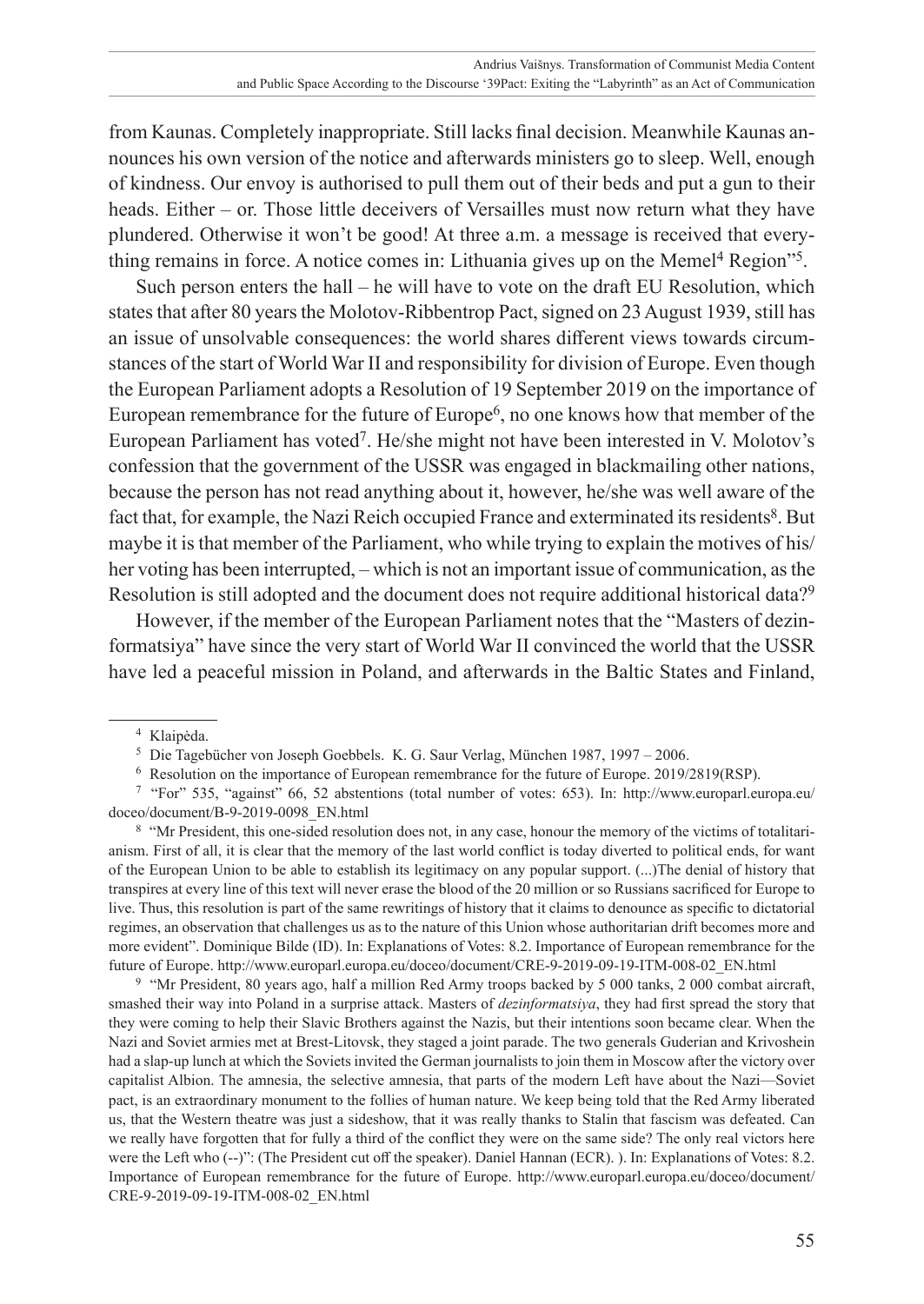this means that the Stalinistic political communication was so effective that we still feel the consequences.

Moreover, may we guess what does a person in Moscow do with that book on Molotov's interview?

Most probably he pushes the book back on to the shelf, as the public discussion on the "secret" of the former Commissioner of the USSR concerning the "robust course" in 1939 would contradict the official Russian historical propaganda narrative. The fear of that person is an issue of Russia's political communication when the audience have to follow government-constructed historical politics transferred via media. He finds himself inside an Umberto Eco's "Labyrinth" as he is not granted a right to find what may be achieved and known. I take a free approach to interpreting U. Eco's thought<sup>10</sup>: it is not necessary for a person inside a labyrinth to find something new, but he needs the exact something that shows the connection between phenomena and provides basic grounds for a dialogue. A labyrinth is meant not for a search of a symbol, but for a reason – according to "The Name of the Rose". The official Russia seeks to demonstrate its strength by placing historical responsibility for World War II and division of Europe on other countries (preface of the above mentioned EP document includes 13 motives for it to be adopted also including the fact that contemporary Russia "is currently promoting the view that Poland, the Baltic States and the West are the true instigators of WWII"<sup>11</sup>).

The fear of acknowledgement of the deal is obvious. It is witnessed by reaction of the official Russia to the adoption of the EP Resolution when the blame is imputed to the Western countries<sup>12</sup>. Acknowledgement that authorities of the USSR have divided Europe might not only bring adjustments to history schoolbooks, but also cause a new discussion on historical responsibility not only for persecution, annihilation, deportation of population of other countries (not only politicians – leaders of the occupied countries) but also for historical factors being denied once again or being falsely interpreted, which is much like the position exercised by the USSR until 1989. Back then, having secret protocols of Molotov-Ribbentrop Pact in its archives, authorities were in denial that it (the proof

<sup>&</sup>lt;sup>10</sup> Eco Umberto. From the Tree to the Labyrinth: Historical Studies on the Sign and Interpretation.

<sup>11</sup> "Whereas despite the fact that on 24 December 1989 the Congress of People's Deputies of the USSR condemned the signing of the Molotov-Ribbentrop Pact, in addition to other agreements made with Nazi Germany, the Russian authorities denied responsibility for this agreement and its consequences in August 2019 and are currently promoting the view that Poland, the Baltic States and the West are the true instigators of WWII". This document highlights Wiktor Pilecki, a participant in the Polish resistance, Auschwitz political prisoner.

<sup>&</sup>lt;sup>12</sup> "This resolution is nothing less than a package of revisionist claims. The European Parliament has made yet another outrageous attempt to place an equal sign between Nazi Germany, an aggressor country, and the Soviet Union, whose peoples paid an excessively high price for the liberation of Europe from fascism The European Parliament's claim that WWII began following the signing of the Treaty of Non-Aggression between the Soviet Union and Germany on August 23, 1939, has no connection to historical facts. At the same time, the resolution does not mention the Western countries' policy of appeasing the aggressor in a bid to redirect Hitler's plans of invasion from the West to the East, or the culmination of these operations, the Munich Betrayal of 1938. Its signatories threw a sovereign state, Czechoslovakia, to the Nazi wolves." In: Foreign Ministry Spokesperson Maria Zakharova's answer to a RIA Novosti question regarding the adoption of the European Parliament resolution on the importance of European remembrance for the future of Europe, 1872-20-09-2019. [Mid.ru:](Mid.ru) [http://www.mid.ru/ru/foreign\\_policy/](http://www.mid.ru/ru/foreign_policy/news/-/asset_publisher/cKNonkJE02Bw/content/id/3793247?p_p_id=101_INSTANCE_cKNonkJE02Bw&_101_INSTANCE_cKNonkJE02Bw_languageId=en_GB) [news/-/asset\\_publisher/cKNonkJE02Bw/content/id/3793247?p\\_p\\_id=101\\_INSTANCE\\_cKNonkJE02Bw&\\_101\\_](http://www.mid.ru/ru/foreign_policy/news/-/asset_publisher/cKNonkJE02Bw/content/id/3793247?p_p_id=101_INSTANCE_cKNonkJE02Bw&_101_INSTANCE_cKNonkJE02Bw_languageId=en_GB) [INSTANCE\\_cKNonkJE02Bw\\_languageId=en\\_GB](http://www.mid.ru/ru/foreign_policy/news/-/asset_publisher/cKNonkJE02Bw/content/id/3793247?p_p_id=101_INSTANCE_cKNonkJE02Bw&_101_INSTANCE_cKNonkJE02Bw_languageId=en_GB)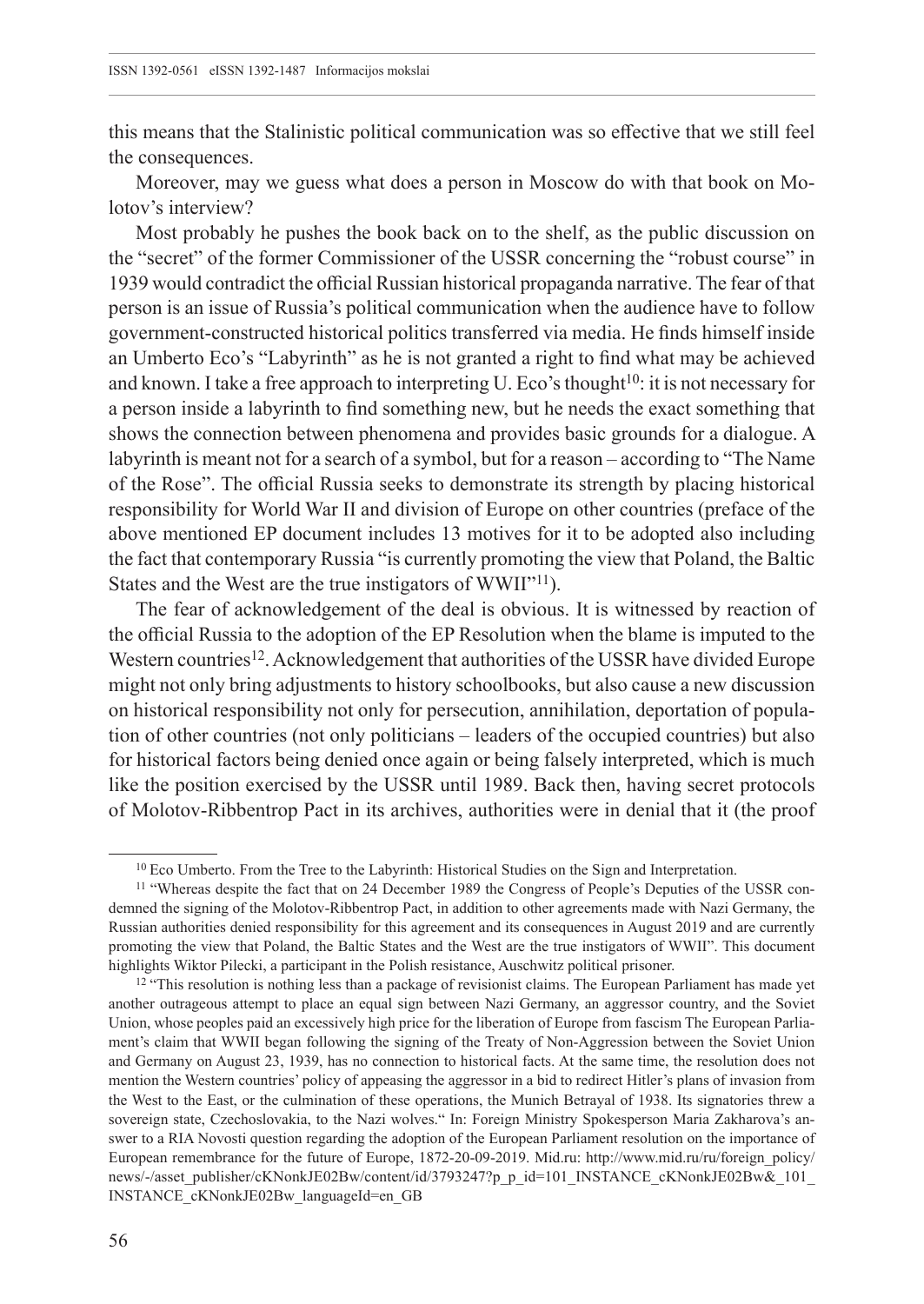of international crime) exists anywhere. Such discussion bearing the ability to dissociate oneself from crimes on the one hand means a shift in social consciousness, liberation from the framework of the false narrative.

On the other hand, it would mean political crisis in Russia itself. The myth of strength and honour would be destroyed, which is the ideological and value background of the existing regime. First off, Russian media would have to change its content and awaken the audience, which would replace the political regime. However, Russia would leave the "labyrinth".

Or maybe it's a misleading hypothesis?

It must be reminded that in the whole USSR, also in its territorial units (hence, in the Baltic States occupied in 1940), called "republics", also in every country of the Warsaw Pact the communist media model was constructed in accordance to the Communist Party of the Soviet Union (CPSU) political propaganda and agitation structure. The system had the same name in every region:[system of mass media and propaganda tools (MMPT)], which included national, regional, local and departmental information channels, both universal and specialised. Thus the subject of the Pact, showing transformation of the discourse in its contents is the subject of this study.

The scope of the above mentioned transformation included three stages of media content transformation:

- Denial of a historical narrative unacceptable to the authorities;
- An attempt to adapt (interpret) the historical truth according to the position of the leaders of CPSU (in other words, to merge "own" narrative with the "truth" of the opponents);
- Substitution of the historical narrative imposed by the CPSU with a completely new one.

All of them may be defined as exiting the "labyrinth". The text indicates six conflicts of communication, which are revealed during those stages.

During such stages of transformation the communist model media has undergone the transformation of the contents and the propaganda system. Transformation of the structural propaganda system shows action of communication while transition of media philosophy of the same system: it may not be stated unambiguously that one kind of newspaper and journalist was substituted with the other newspaper and journalist. First off, they transformed their contents, then the status and relation to the communist authorities depending on the interest of the audiences.

Of course, the breaking point of the USSR propaganda system (MMPT) has been analysed by media researcher Brian McNair: having lived in Moscow during the period of the USSR announced Glasnost politics he has observed modifications of the communist media, which, in his opinion, was influenced by an attempt of USSR authorities and media to conceal the danger of contamination caused by Chernobyl Nuclear Power Plant explosion<sup>13</sup>.

<sup>13</sup> McNair, Brian . Glasnost, perestroika and the soviet media. Routledge, 1991.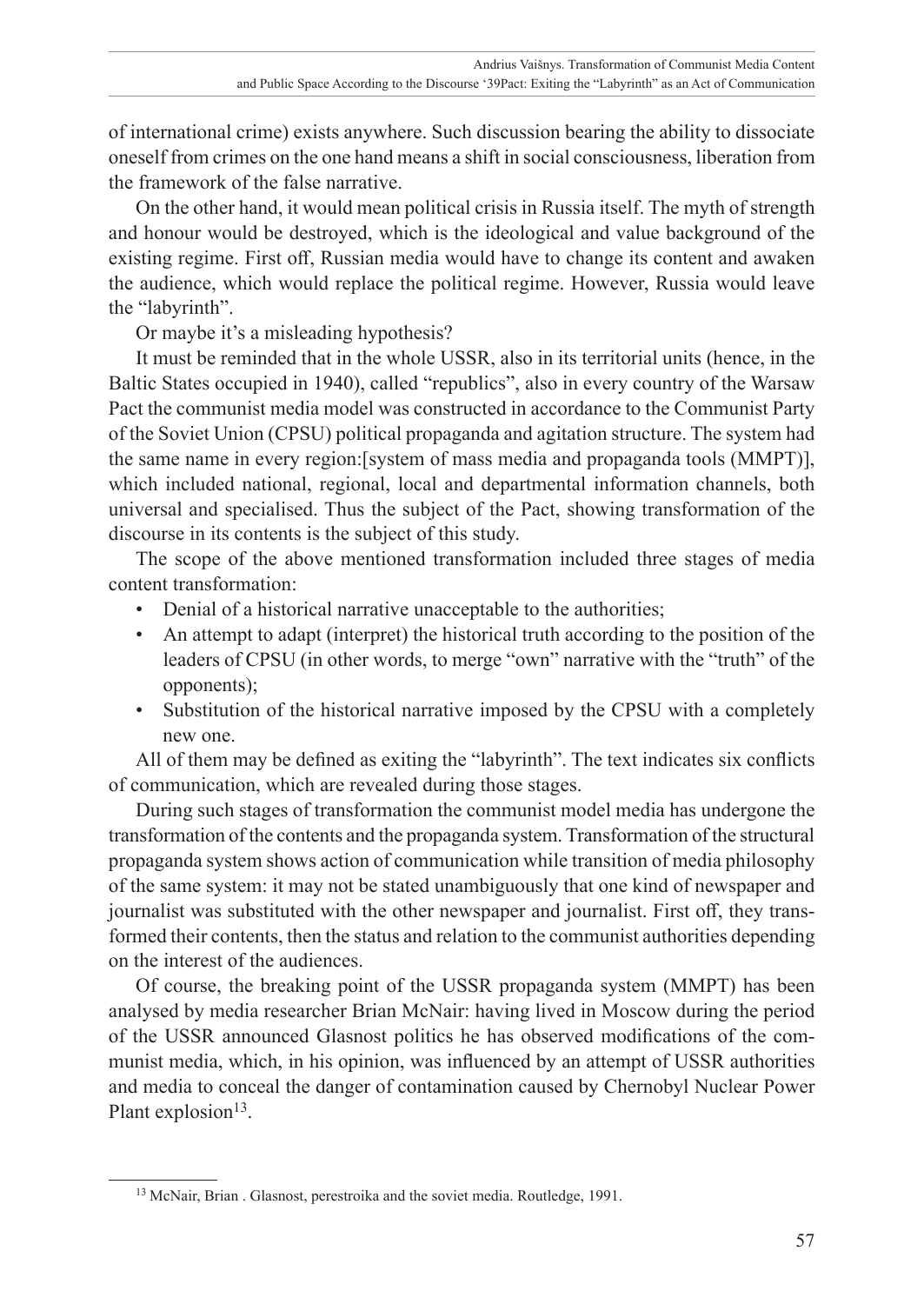Having discussed the consequences of the disaster with CPSU leadership among other conclusions Michail Gorbachev, the Secretary General of CPSU, announced that a straightforward cooperation with the people should be maintained<sup>14</sup>. However, the media of that period was still restrained in writing on CPSU mistakes or, what is more, responsibility, which may be seen from the following remark of M. Gorbachev: "Everything must be said to general secretaries in Budapest (i.e., the Meeting of communist parties' leaders of the Warsaw Pact). And it should not look like facts disclosed in our newspapers. They are building nuclear power plants with our help, according to our projects. And have a look what kind of signal that is!"<sup>15</sup>.

The informational context of the USSR period contained two historical concepts –"Perestroika" and "Glasnost"16. They stand for political declarations of the USSR, which were preconditions for change in the USSR's economic relation and public discussion on its development issues. However, the declarations did not change the viewpoint of neither the USSR authorities nor the authorities of other countries of the Warsaw Pact<sup>17</sup> what concerns responsibility of the communist parties for historical mistakes and criminal offenses. Inside CPSU the USSR denied any discussion on the subject.

<sup>17</sup> For example, in February 1987 Jerzy Urban, a spokesperson of the Poland's communist government of 1981– 1989 (subsequently an founder and editor-in-chief of anti-clerical tabloid *Nie*) stated during his visit in London that "it is not possible neither to have Soviet conceptions nor to copy Soviet decisions". This is associated to *Perestroika* declared by CUSP. Reforms in communist Poland were purportedly predetermined by "long-term discussions inside Poland and Poland's internal experiences", however, the reforms are presented as linked between Poland and the USSR. The official states that sanctions of the Western countries targeted at Poland, which was under a military state, purportedly have not intensified the opposition and have not weakened the authorities of Poland; and an opinion that the government of Poland might fulfil the requirements of Western countries due to its aspirations to have modern technologies and support, "is incorrect". *In*: Konferencja Prasowa Jerzego Urbana w Londynie. *Dziennik Polski*, 1987-II-18. No 41. The representative of the communist Poland is one of those who declared military status in the country in 1981 for the purpose of suppressing the opposition, and in the beginning of *perestroika* in the USSR in 1985–1987 Polish security forces and militia officials launched a mass operation of arresting and registration of homosexuals "Hiacynt" so they could expand a list of secret collaborators by blackmailing them.

<sup>&</sup>lt;sup>14</sup> From the meeting with Secretary General of SUCP CC 1986-04-29: "(...) Fifth. Work with people must be based on fair and balanced play. Wider information must be broadcasted via local radio. Sixth. Preparation of a document for local radio." *In*: В Политбюро ЦК КПСC. Протоколы заседаний Политбюро ЦК КПСС, посвященных Чернобыльской трагедии, 1986.

<sup>15</sup> From the meeting of political bureau of 1986-06-05. *Source*.: В Политбюро ЦК КПСС… P.44.

<sup>16</sup> *Publicity* – *Glasnost* is based on historical tradition of Russia. The need of publicity was declared by the CPSU leadership at the XXVII Congress of the party on 25 February–6 March 1986: "The principal issue for us is the development of publicity", M. Gorbachev. Emperor Alexander II used the term *Glasnost* in Russian history for the purpose of decreasing secrets concerning judicial practice and for narrowing censorship of the media. Even later in the beginning of the 20<sup>th</sup> century the government of the Russian Emperor Nicholas has repealed some bans concerning public information, among which was the prohibition to publish in Lithuanian language in Latin characters imposed in 1864. In general, more such prohibitions were imposed to different nation of the Empire at that time: for example, Piotr Valujev, the Minister of the Interior has banned the publishing of scientific, teaching and religious publications in Ukrainian in 1863, which the editor of newspaper *Moskovskije Vedomosti* (orig. *Московскія Вѣдомости*) and representative of the government (under a title of an adviser, even though he was not a public officer), called the dialect of Little Russia and criticised Ukrainian cultural movement stating that the people were tools for the Poles. Theatre shows in Ukrainian and Jewish were banned. And in the end of the 20th century the declaration of this particular so-called publicity policy was predetermined by regional peculiarities, which were not "deleted" in the USSR itself and in the countries of the Warsaw Pact. *Glasnost* meeting was held in 1965 in Moscow's Pushkin Square and was suppressed by KGB officials.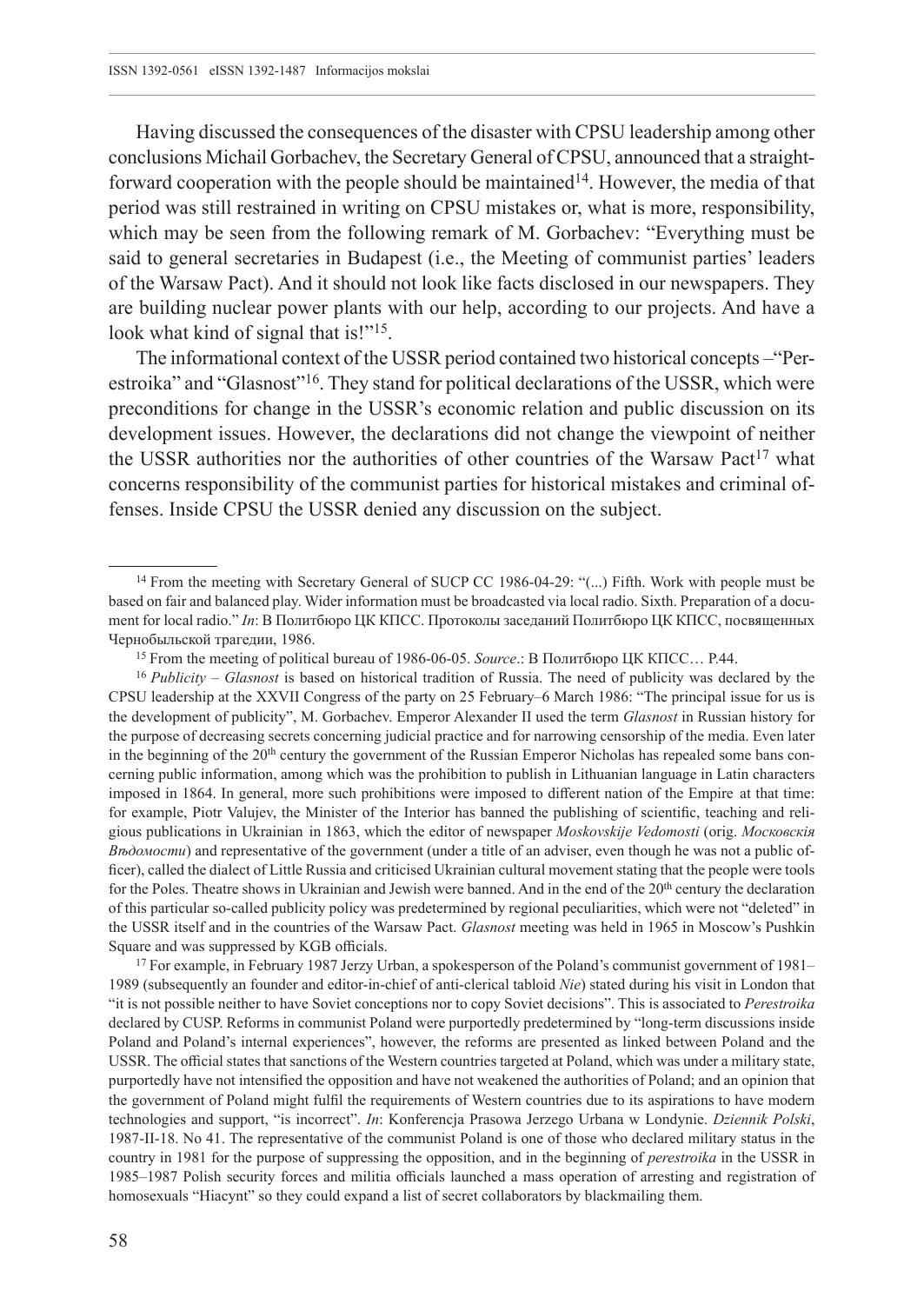Thus, the different conception of the declared principle of Glasnost must be highlighted: "our newspapers", i.e. MMPT system had no right to publish the news until pressure from their audience was felt. I think, the actual breaking point of MMPT started a bit later – considering its and its owner's (CPSU) relation to the historical truth, i.e. to responsibility for past political decisions. And the fear of such political responsibility, in the encounter to D'39Pact, made CPSU political bureau consider an idea of economic independence of the Baltic States<sup>18</sup>.

Interpretation of Glasnost is reflected in the aspect of such issues in 1987 when CPSU's top leadership decided to solemnly celebrate the 70<sup>th</sup> anniversary of October 1917 revolution, called the Great October Socialist Revolution, as it would then have a historical chance to acknowledge Stalinistic offences and declare responsibility of CPSU. However, leadership of the CPSU has hardly moved anywhere near to an unbiased assessment apart from the condemnation of the cult of Stalin in the congress of the CPSU on 25 February 1956, as it only reprehended Stalinist repressions. Ultimately, during the solemn celebration M. Gorbachev states: "Today the West actively analyses the situation on the eve of [WWII]. The truth is being mixed with half-truth. Special fierce comes from those unsatisfied with the outcomes of the World War II, which are political, territorial and social, those who keep thinking how to fix them. That's why they are interested in inverting the historical truth upside down, smoothing out causative and consequential ties, and faking the chronology. In this case they use any possible lie seeking to shift the blame on to the Soviet Union for World War II, which was purportedly caused by the Molotov-Ribbentrop Pact of Non-aggression"19. In 2019, Vladimir Putin, the president of Russia, speaks similarly about the cause of the Ribbentrop-Molotov Pact: he calls the above-mentioned European Parliament resolution a "shameless lie" speaking to officials organizing festivities for the 75th anniversary of the II WW's end20. At the unformal meeting of the leaders of the Commonwealth of Independent States (CIS): "Yes, we know who Stalin is, yes, we gave him our assessments. But I think that the fact remains that it was fascist Germany that attacked Poland on September 1, 1939, and the Soviet Union on June 22"21. Because: "When it comes to the Soviet Union, it is about us"22. Putin reads a message to CIS leaders according to archival documents, but does not mention Molotov's confession of how the USSR executed the D'39 Pact.

This may be defined as adjusted demagogy of the Soviet historiography and propaganda – an invitation to stay in the "labyrinth". Such categorical statement shows that a

<sup>&</sup>lt;sup>18</sup> On 27 November 1989 the Congress of People's Deputies of the Soviet Union SSRS has adopted the law No 832-I On Economic Independence of Lithuanian SSR, Latvian SSR and Estonian SSR: Закон СССР «Об экономической самостоятельности Литовской ССР, Латвийской ССР и Эстонской ССР».

<sup>&</sup>lt;sup>19</sup> October and "perestroika": the revolution continues. "Statement in the joined meeting of CPSU central committee, Supreme Soviet of the Soviet Union and Supreme Soviet of the Russian SFSR, called for celebration of 70th anniversary of the Great October Socialist Revolution at the Kremlin congress palace" 2 November 1987.

<sup>&</sup>lt;sup>20</sup> Putin condemns EU stance on Nazi-Soviet WWII pact as , shameless lie'. In: [Dpa-international.com,](Dpa-international.com) December 11, 2019.

<sup>21</sup> According to: Неформальный саммит СНГ. В Санкт-Петербурге состоялась неформальная встреча глав государств СНГ. In: <Kremlin.ru>, December 19, 2019.

<sup>22</sup> Ibid.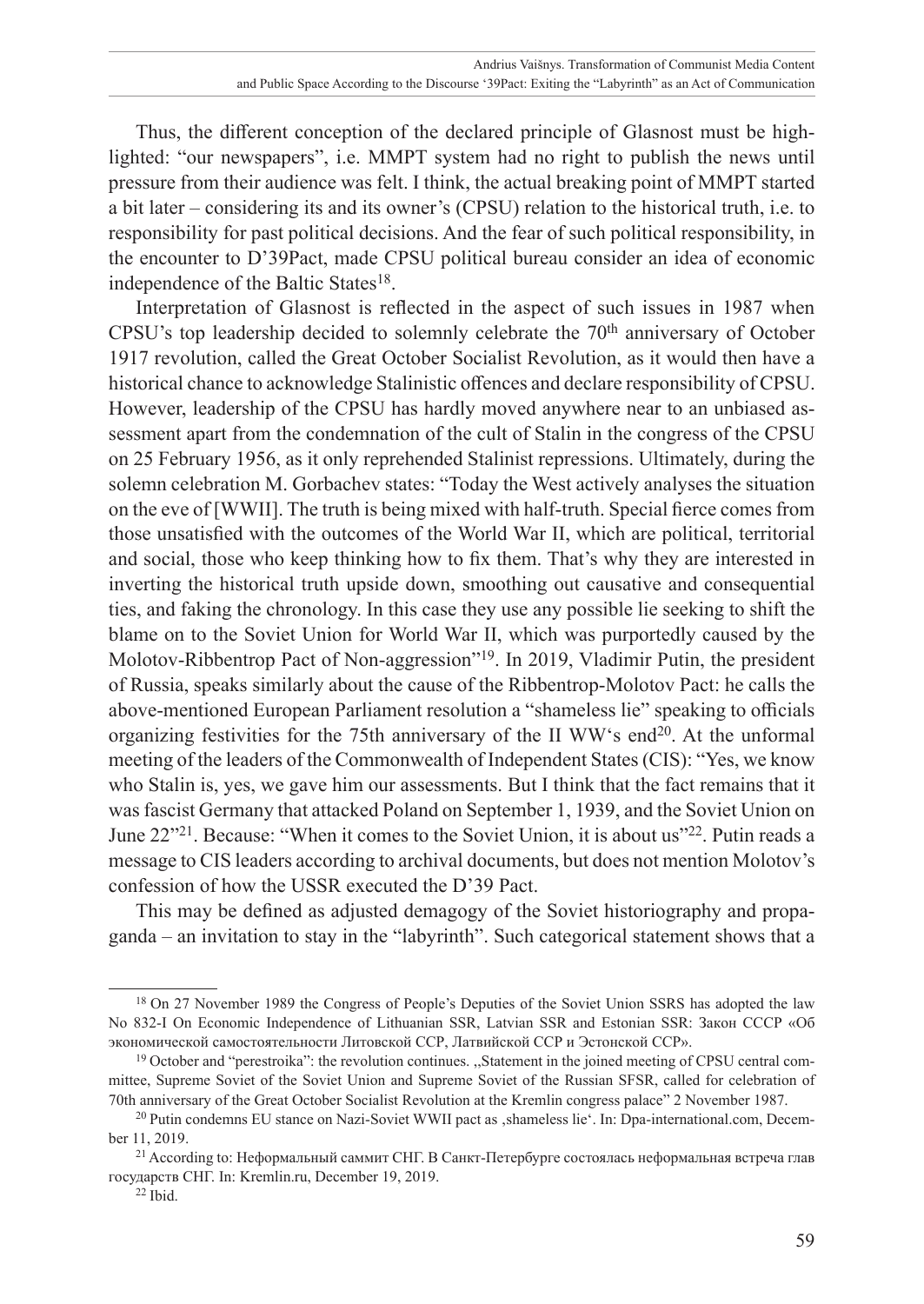"communicative action" (according to J. Habermas) is simply not possible. While, pursuant to the same theory of the act of communication, the social environment (lifeword) loses power in everyday communicative practice, $2<sup>3</sup>$  when actors seeking consensus only follow interpretative accomplishments of their own. Act of communication predetermined by open speaking in order to achieve a certain agreement, requires truthful, argumentbased knowledge. It means that while making an act of communication the speech has to transform if we seek that social changes would come without an act of violence. The media also has to transform the language in order to reach the audience in the increasing competition of opinions. Namely on the issue of D'39Pact. When the language transforms it is a sign that public space loses the control of the authorities.

#### **According to an unacceptable historical narrative**

August 23, 1987, Sunday, demonstrations are being held in Vilnius, Riga, Tallinn, attended by thousands of people demanding a solution to the consequences of the Molotov-Ribbentrop Pact. For example, in Vilnius, participants of the gathering at the monument of Adam Mickiewicz demand the withdrawal of the USSR occupational army from Lithuania. The event is filmed by a channel of MMPT system – governmental television channel<sup>24</sup>, shortly called *Lietuvos TV* (Lithuanian TV). Until then such or the like actions could not be generally imagined on the state television. Both journalists, who were carrying out an assignment to misrepresent the contents of the event (as it is obvious from the remaining material) act as investigators among the gathered, they demand explanation of the participants on how they have come across the secret protocols of the Pact<sup>25</sup>. There are also foreign journalists in the demonstration – for the first time ever the USSR government allows western media to enter Lithuania and to take part in the event, which is not acceptable to the authorities: Ann Cooper, *National Public Radio* Manager of Moscow office interviews participants of the demonstration. On August 24, the front page of the New York Times includes a note that around 500 people participated in the demonstration in Vilnius: "Participants in the demonstration in Vilnius said they were disappointed by the size of the crowd. They said people stayed away because of fear of the authorities and the distraction of special entertainment events staged by the local government today to divert attention from the demonstration"26.

Meanwhile in Riga militia prevents demonstrators, who were invited by a group of dissidents named *Helsinki-86*, from laying flowers at the monument of freedom. According to various sources, the number of participants ranges between five and ten thousand people – from the remaining record<sup>27</sup> it may be called the most massive event in com-

<sup>23</sup> Habermas, J. Theory of Communicative Action 2. Beacon Press, 1987.

<sup>24</sup> Ofic.: "Radio and television committee of the Lithuanian SSR under the Council of Ministers of Lithuanian SSR".

<sup>25</sup> Gathering at the monument of Adam Mickiewicz in Vilnius (1987). [https://www.youtube.com/watch?v=e-](https://www.youtube.com/watch?v=e--D0M3PDaM) [-D0M3PDaM](https://www.youtube.com/watch?v=e--D0M3PDaM)

<sup>26</sup> Keller Bill. Lithuanians Rally for Stalin victims. In: *NYT*, Aug.24,1987.

<sup>27</sup> Filmed by Rait Valter. In: [historia.lv/video/](historia.lv/video)1987g-23-augusts-riga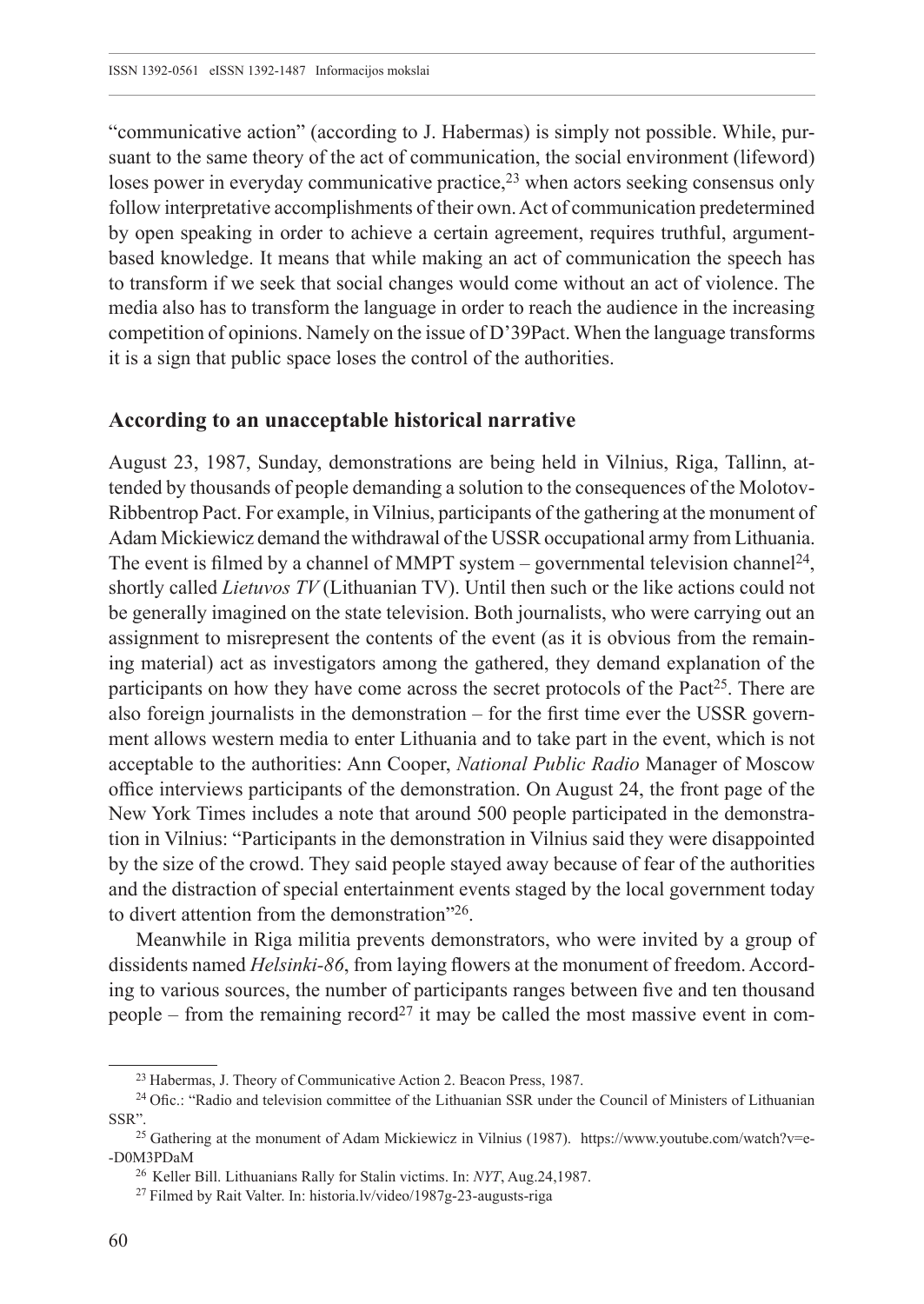parison to Vilnius and Tallinn, where people were invited by the Molotov-Ribbentrop Pact publishing group in Estonia, established a week before ("Molotov-Ribbentropi Pakti Avalikustamise Eesti Grupp": MRP-AEG); however, the permit granted to gather in the city hall was repealed and the demonstrators had to gather in a different place, participants carrying posters of the hammer and sickle, which were shown as being equal to the Nazi cross of swastika came to the *Hirvepark*.

The event in Vilnius, as well as demonstrations in Riga and Tallinn, show the strategic goal of the communication – to remind that the D'39Pact is a topical USSR's internal and foreign issue. This reveals a threefold conflict of communication, when during the first stage **the authorities having in control the public space keep denying the unacceptable historical narrative of D'39Pact:**

1) MMPT in the Baltic Region and in Poland keep criticising the idea of gathering and slanders the participants notwithstanding the publicity policy, which was officially declared by the top occupant authorities in 1986. Foreign radio stations<sup>28</sup> comprehensively present organisers of the event and political support granted to them by the USA. For example, the component of Vilnius CPSU – Central Committee of Lithuanian Communist Party, officially orders the media to reprehend the so-called event of "extremists", both before and after the events. Vocabulary typical of MMPT might be illustrated by an article of editor-in-chief of weekly newspaper *Gimtasis Kraštas*29, which back then was a popular reading in Lithuania: "Bashing of bourgeois nationalists on 23 August was thus understood in all Lithuania – it was a bashing, a provocation. […] August 23 of this year will neither become an important date, nor a milestone of change. It is just another signal marking the amount of strength given to socialism in our Republic, the depth of roots it has in the nation"30. He highlights the organisational role of Western radio stations: "synchronicity" – synchronised in capitals of three Soviet Baltic republics as visited by foreign journalists. These are the very same "voices" and their advocates who previously urged to fight against the Soviet authority, not join the "kolkhoz". Weren't they responsible for the death of a

<sup>&</sup>lt;sup>28</sup> Only in 1986 in the USSR the suppression of some foreign radio stations was revoked, and the complete revocation of blocking of the signal of Western radio stations was implemented in November 1999. In other countries of the Warsaw Pact the authorities selectively revoked such blocking. In 1987 a representative of communist Poland government during his lecture in London defines the Radio Free Europe as "violating international law and holding on to ambitions of making up political facts of Poland", therefore, it purportedly have to remain blocked (In: Polska znów jest krajem ustabilizowanym. Dziennik Polski, 1987. No 42). "The leading radio station in Lithuania was the *Voice of America.* It was popular for many years. LSSR KGB analysing the influence of this radio station noted in 1974 that radio shows of the *Voice of America* were extremely popular among young people and intellectuals and that they let them form "nationalist views and separatist moods, falsely explain issues of national politics of CPSU, realisation of democracy and freedom, causes overly criticism and nihilism". In: Bagušauskas, Juozapas Romualdas. Shows of foreign radio stations in the nations' fight for freedom during the years of the Soviet regime. <Genocid.lt> <http://genocid.lt/Leidyba/10/juozapas.htm>

<sup>29</sup> Soviet newspaper for Lithuanian diasporas in the Western world, which became extremely popular in 1986 after publishing an article on traditions of the dinner of the Christmas Eve, which was unexpected in an aggressive atheistic system of propaganda and evidenced perestroika.

<sup>30</sup> Čekuolis, Algimantas. *Gimtasis kraštas*, 1987. No 37.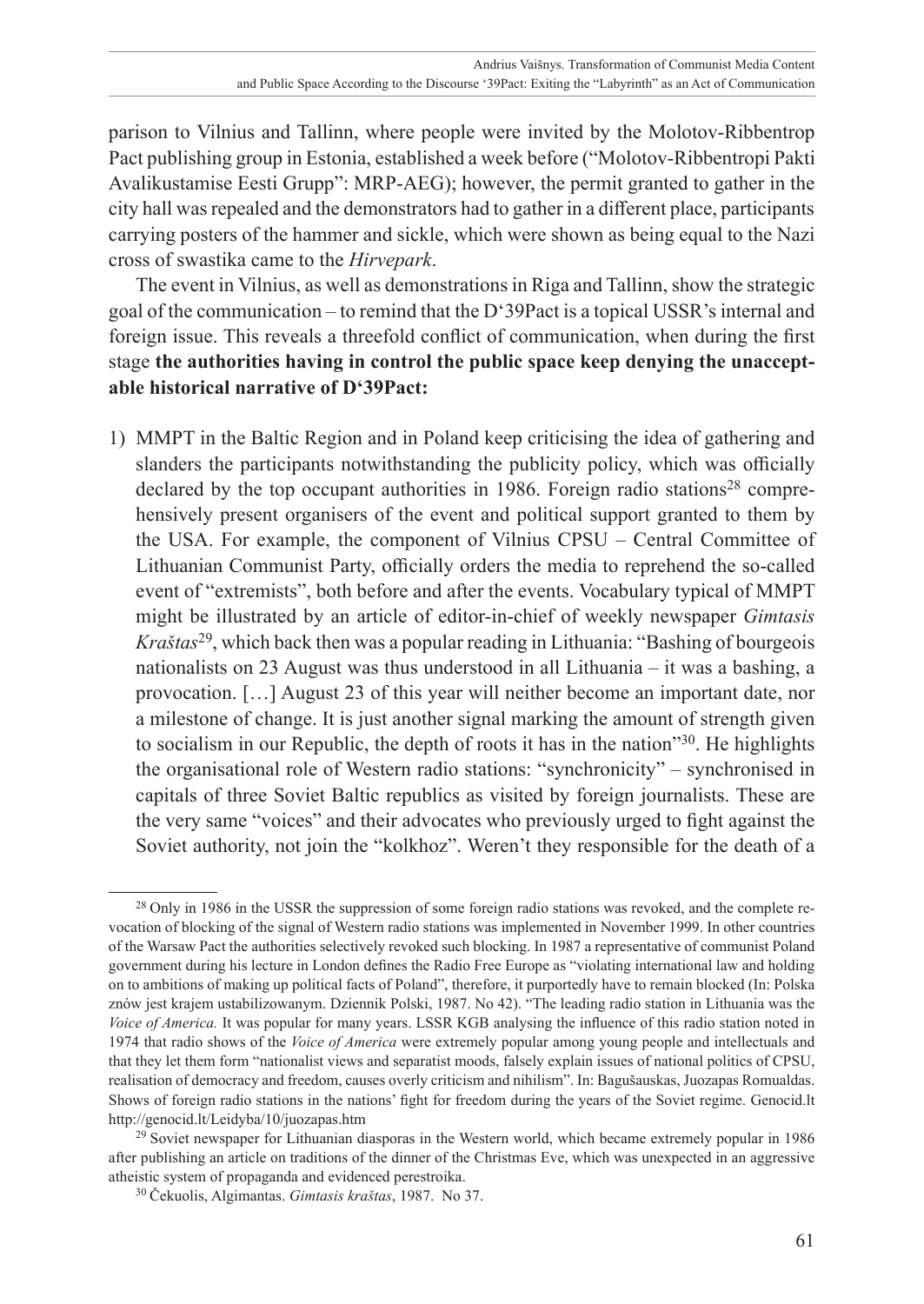large number of Lithuanians that died on "both sides of the woods" back then? Those "voices" didn't then care much of Lithuania, our people, neither do they now. They care of their own interests, their own global politics".

- The "both sides of the woods" mentioned by the author is a reflection of the "class struggle" theory, which the USSR tried to present as a "civil war" after World War II, when it was the armed resistance to sovietisation of the Baltic States and Poland. And the author points the finger at the designers of the demonstration – those based in America, the same people who prevents the communist authorities of Poland from succeeding<sup>31</sup>. "Who are they"?
- On 18 August 1987 twenty USA Senators sign a letter addressed to the Secretary General of the USSR's CC reminding of the Molotov-Ribbentrop Pact, according to which the Baltic States became part of the Soviet influence zone in 1940. Copies of the letter are also addressed to First Secretaries of Lithuanian, Latvian and Estonian communist parties (units of CPSU) so nobody could deny knowing that governors of regions knew all the details of the statement.
- Expressing deep concern "on the suppression of discussions on the most important events in the history of the Baltic states and the free word" senators state "they have noticed a will of M. Gorbachev" to manage the USSR's past facts with integrity, "especially in relations with Poland", therefore they expect such view would be expanded to historical past of these countries too. Senators express their hope that peaceful ceremonies, like the one in Riga held on 14 June, will be allowed in Vilnius, Riga and Tallinn on 23 August, and the organisers – dissidents Antanas Terleckas, Vytautas Bogušis, Petras Cidzikas, Nijolė Sadūnaitė, Tiit Madisson – "will not experience any negative consequences"32. The senators offer to publish the annex to the agreement between the Nazis and the Soviets – secret protocols. The author of the text who criticised the gathering is referring to the interfering of the USA. The author himself is one of most adept opportunists – in a modern-day Lithuania he is a well-known figure with a 30-year experience as a publicist and presenter of an independent Lithuanian public television (which operates instead of the above mentioned Television and Radio Committee of LSSR)<sup>33</sup>.

<sup>&</sup>lt;sup>31</sup> "Is it a movement that was purportedly revived in the Baltic States? The bureaucracy is not ingenious. It is the very same *Black ribbon day*, which is sought to be commemorated in North America by the fantastic conservatories since 1986, and which they wish they could transfer on to us too. It belongs to the Baltics as much as Disneyland does. The same structures that have recently blown out Solidarność are going for it. They have confused brotherly Poland's economy and the whole life that it most probably will need a decade to get it back together (…). Maybe President Reagan is keen on accelerating the process of transforming Poland?" He highlights the organisational role of the Western radio stations: "synchronicity" – synchronised in capitals of three soviet Baltic republics as visited by foreign journalists. These are the very same "voices" and their advocates who previously urged to fight against the Soviet authority, not join the "kolkhoz". Was it too little Lithuanians that died in both sides of the woods because of them back then? It was this much that "Voices" then cared of Lithuania, our people, as much as they do now. They care of their own interests, their own global politics". "Both" sides of the woods mentioned by the author is a reflection of the "class struggle" theory, which the USSR tried to present as a "civil war" after World War II, when it was the armed resistance to sovietisation of the Baltic States and Poland. Mentioned source.

<sup>&</sup>lt;sup>32</sup> In: A letter from United States senators to the General Secretary of the Communist Party of the Soviet Union (CPSU) Mikhail Gorbachev on August 18, 1987.

<sup>&</sup>lt;sup>33</sup> Greeting of the leader of the country: "People gathered today in the studio and around TV sets and they are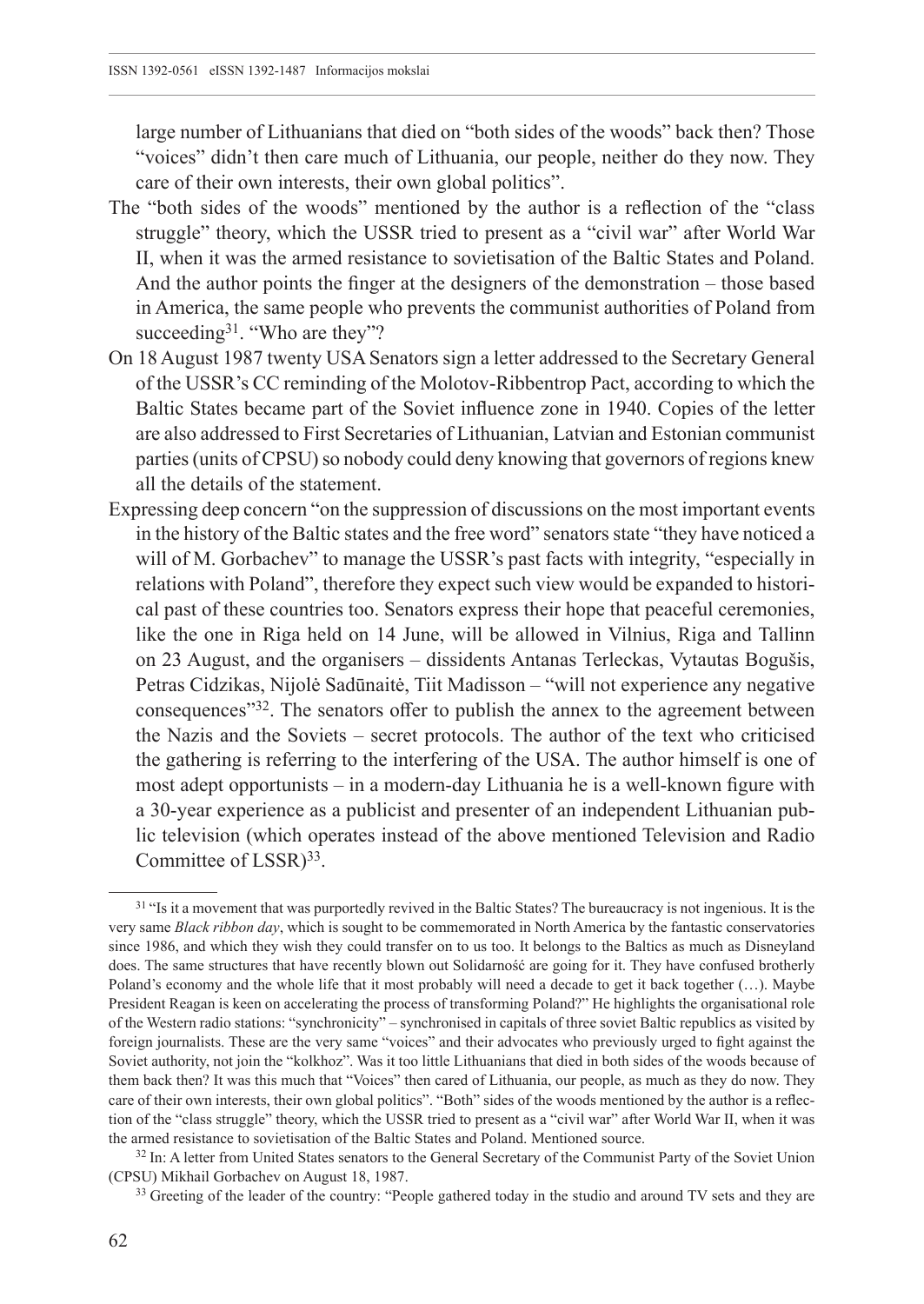- The media of the neighbouring countries, parties of the Warsaw Pact, was in solidarity, staged according to the standard of MMTP. A heading of Poland's regional communist daily newspaper, published in Krakow, announced an "attempt" to organise an *anti-Soviet* demonstration in Vilnius.34 This extensive message (as it is characteristic of the TASS's propaganda style) is linking the demonstration to the USA's Central Intelligence Agency. It is full of words, which not only bring doubt to the meaning of the event, but also defame it by comparing the participants to criminals of the WWII knowing that a reader having no access to archives and not knowing the people described will not be able to deny such disinformation<sup>35</sup>. However, the actual organisers – members of the Lithuanian Liberty League A. Terleckas, V. Bogušis, dissident P. Cidzikas (signatory to the Baltic Appeal of 1979), secret Catholic activist N. Sadūnaitė, were not mentioned in the TASS news.
- Poland's press agency PAP36 in Moscow announces that on Sunday a meeting took place in "Estonia's capital Tallinn" inspired by radio stations *the Voice of America*, *Free Europe* and *Svoboda* (*Freedom*), also by a small group of people who have been previously

happy to owe you their world experience, joy of life and curiosity. The number of such debtors makes you rich and undoubtedly happy. Many generations of Lithuanians have explored and still explore the world with your edited newspaper *Gimtasis Kraštas*, television shows and books. Phileas Fogg, a character of Jules Verne, made a wager that he can circumnavigate the world in 80 days. Your wager is already on for 80 years and we are happy that we can travel besides you (...)". President Dalia Grybauskaitė. President's press release. 10.11.2011.

<sup>34</sup> "Agency TASS has published information on a group of extremists, urged by Western radio stations, who have attempted to organise an anti-Soviet demonstration in the capital of Lithuania Vilnius on Sunday in aspiration to defame a decision made by the Lithuanian people to restore soviet regime in the country and access the USSR. Regardless of constantly transmitted instructions of foreign radio stations concerning the time and place of the gathering at the monument of Adam Mickiewicz, only 250-300 people gathered there, continues TASS. Not few accidental passers-by joined them as the place selected for the provocation was a busy tourist attraction of the oldtown. Hopes of churchgoers joining the organisers faded as they were then taking part in the mass at the Church of St. Anne. Sunday mass was not interrupted. (…) No incidents were registered during the meeting. Foreign reporters participated. In the course of speeches an attempt was made to vindicate war criminals that have collaborated with German occupants, who took part in liquidation of 700 thousand people (…). Algirdas Klimaitis, who took part in the killing of Jews in Kaunas, took part in the event among the criminals of war. His son, a professional provocateur Algis Klimaitis, Head of the European office of the so-called Global Federation of the Baltic Nations, was among organisers of the Sunday provocative action in Vilnius and that was heard from the speakers". In: Próba zorganizowania w Wilnie antyradzieckiej demonstracji. *Dziennik Polski*. Kraków, 1987 VIII 24. No 195.

<sup>35</sup> Such texts witness an intension of KGB to disparage the meaning of the protest field and to discredit its participants, making purposeful confusion of facts of different periods. For example, the mentioning of the name of A. Klimaitis might be remembered from the context of press releases of the 21<sup>st</sup> century on a person seeking to deny suspicions on his collaboration with the KGB: on 2 February 2007 "Vilnius Regional Administrative Court (...) has overruled the decision of the Lustration Committee made in May of the previous year under which Algis Klimaitis, German businessman of Lithuanian origin, was called a collaborator with the soviet security agency (…). It was the second time that the Vilnius Regional Administrative Court abolished the decision of the Lustration Committee concerning Klimaitis' collaboration with the KGB. In September 2005 the decision of the Committee was recognised as unmotivated and has been put for revision. However, the opinion of the Lustration Committee remained unchanged. (…) Klimaitis himself told journalists that he is tired of being considered someone whom he never was. Aivaras Raišutis, the lawyer of Klimaitis, told journalists that the Lustration Committee only analysed some of the material, which the General Prosecutor's Office held in 1993. As it became clear afterwards, the material was drafts of KGB's officers, who had contact with Klimaitis, i. e. they purportedly have confessed to have added misleading facts". In: *Klimaitis is glad to get rid of the label of an agent* (Lith. Klimaitis džiaugiasi atsikratęs agento etiketės). *Lietuvos*  žinios, 2007-02-03.

<sup>36</sup> Polska Agencja Prasowa.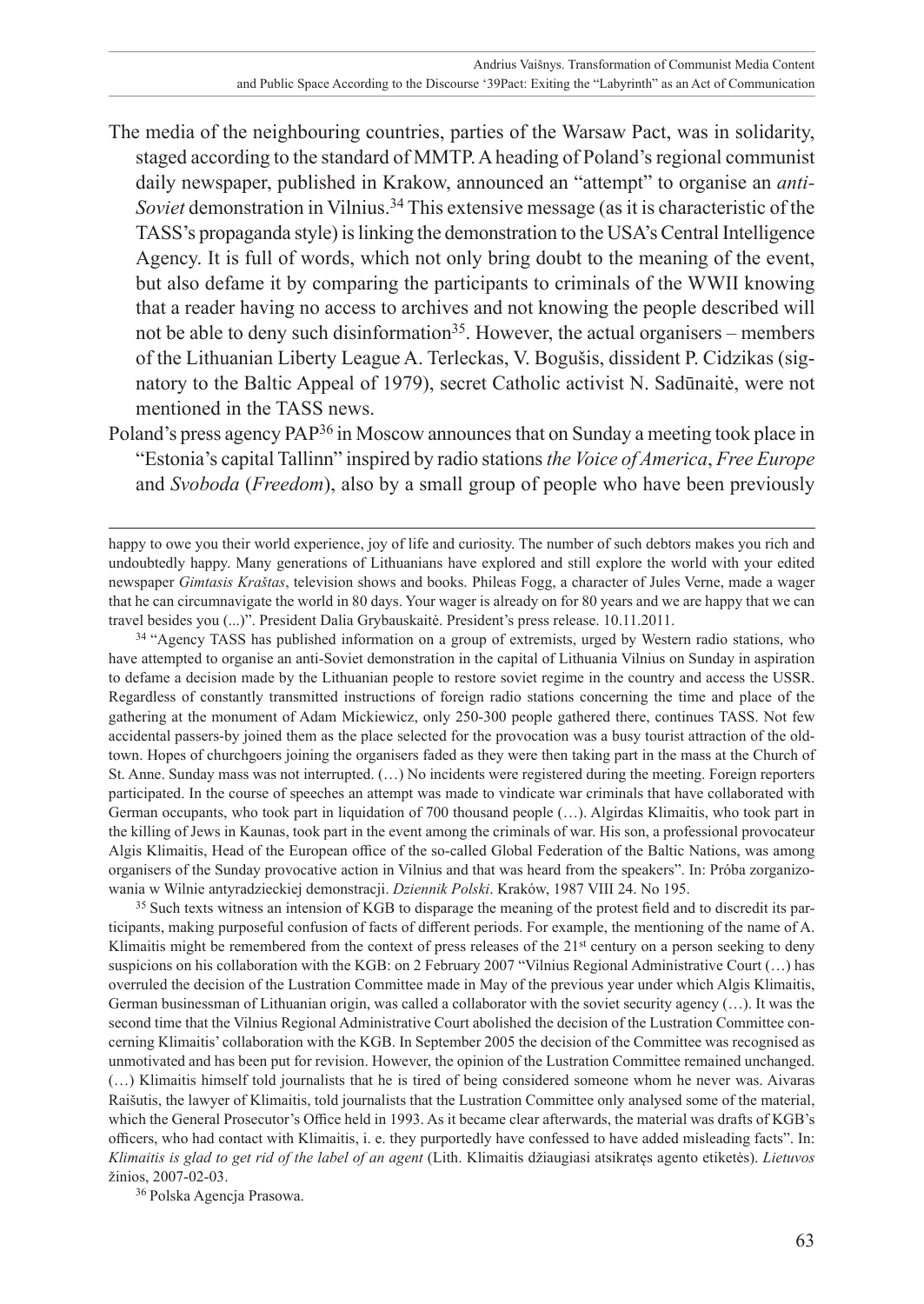tried for anti-Soviet activity"37. This press release includes a statement that participants of meetings both in Riga and Tallinn have linked the events to "some resolutions of the Soviet-German Non-Aggression Pact of 1939").

- Similar attitude is also formed by the Warsaw committee daily newspaper of the Polish joint workers party: *Failure of anti-Soviet demonstrations in Vilnius, Tallinn and Riga*38. However, not a single name was mentioned of the so-called "eminent representatives of the Lithuanian nation", who as announced by TASS-PAP professedly "expressed outrage concerning similar provocations in their statements". Nevertheless, the above mentioned releases of TASS sort of reveal the information on existence of "some decisions" of the 1939 Soviet-German Pact for foreign readers. Thus, regardless of the negative propaganda, the public is being reminded of previously non-disclosed facts, only from a biased and deceitful position: it was Poland that was first attacked and divided by Germany and the USSR after the agreement, signed on 23 August 193939.
- The above mentioned daily  $\check{Z}$ ycie *Warszawy* unlike the key communist mouthpiece *Trybuna Ludu* – gives attention to an ultra-delicate subject and publishes a cycle *Last Month of 1939*, which analyses the circumstances of signature of the Molotov-Ribbentrop Pact. In general, the main subject of the publications is the responsibility of the Western countries and Hitler in preparing for war with Poland: *Hopes and Games of Interests*40 and *Chamberlain did not Find the Way*41. However, no explanation on the division of Europe, which was prepared and harmonised between the USSR and Germany, was published: the preparation of the agreement by the USSR is purportedly urged by leaders of the West and the undeclared decision of Hitler himself that Poland will be invaded on 26 August 1939. The fact that such texts were published for the interest of the public to be informed was undoubtedly an advantage; however, they did not reveal the role of the USSR as an instigator of war. The USSR's inspirations to occupy more territories in Europe were diminished by blaming the leaders of the Western European countries, especially Britain and France, of inflexibility, and the Minister of Foreign Affairs of Poland – of arrogance. The statement holds a certain amount of truth: political conformism of the period between the wars is criticised in both research and memoires sources. However, this truth is consciously being confused

<sup>&</sup>lt;sup>37</sup> The statement that "provocateurs organising the action tried to deny the revolutionary past of Estonian labour people" is not new to the USSR's propaganda system, it is a common equilibristics in support of the myth of lie; however, the reader must collect the facts from such phrases: "main participants of the anti-Soviet show became an instrument of inflammatory action of 20 senators", as ostensibly "the gesture of those senators is considered a direct interference with the USSR's internal affairs – says TASS". It claims that the statement of members of the Parliament of USA concerning the status of the Baltic States is the vice of information, as in the logics of the propagandists of the USSR, only the USSR has a right to assess the world, although the assessment of the West usually remains in pages of the press covered with defamatory and disinformation language. Of course, the impulse of information comes from KGB. In: Prowokacyjne zebrania w Tallinie i Rydze. *Dziennik Polski*. Krakow, 1987 VIII 24. No. 195.

<sup>38</sup> Nieudane antyradzieckie demonstracje w Wilnie, Tallinie i Rydze. Žycie Warszawy, 1987-08-25.

<sup>&</sup>lt;sup>39</sup> On 20 and 22 August 1939 Lithuanian and foreign media informed that the Non-Aggression treaty will be signed between the USSR and Germany. For example, Kaunas daily newspaper *XX century* (Lith. XX amžius), 1939-08-22.

<sup>40</sup> Rzepniewski Andrzej. Nadzieje i gry interesów. Žycie Warszawy, 1987-08-27.

<sup>41</sup> Rzepniewski Andrzej. Chamberlain nie znalazł drogi. In: Žycie *Warszawy*, 1987-08-29/30.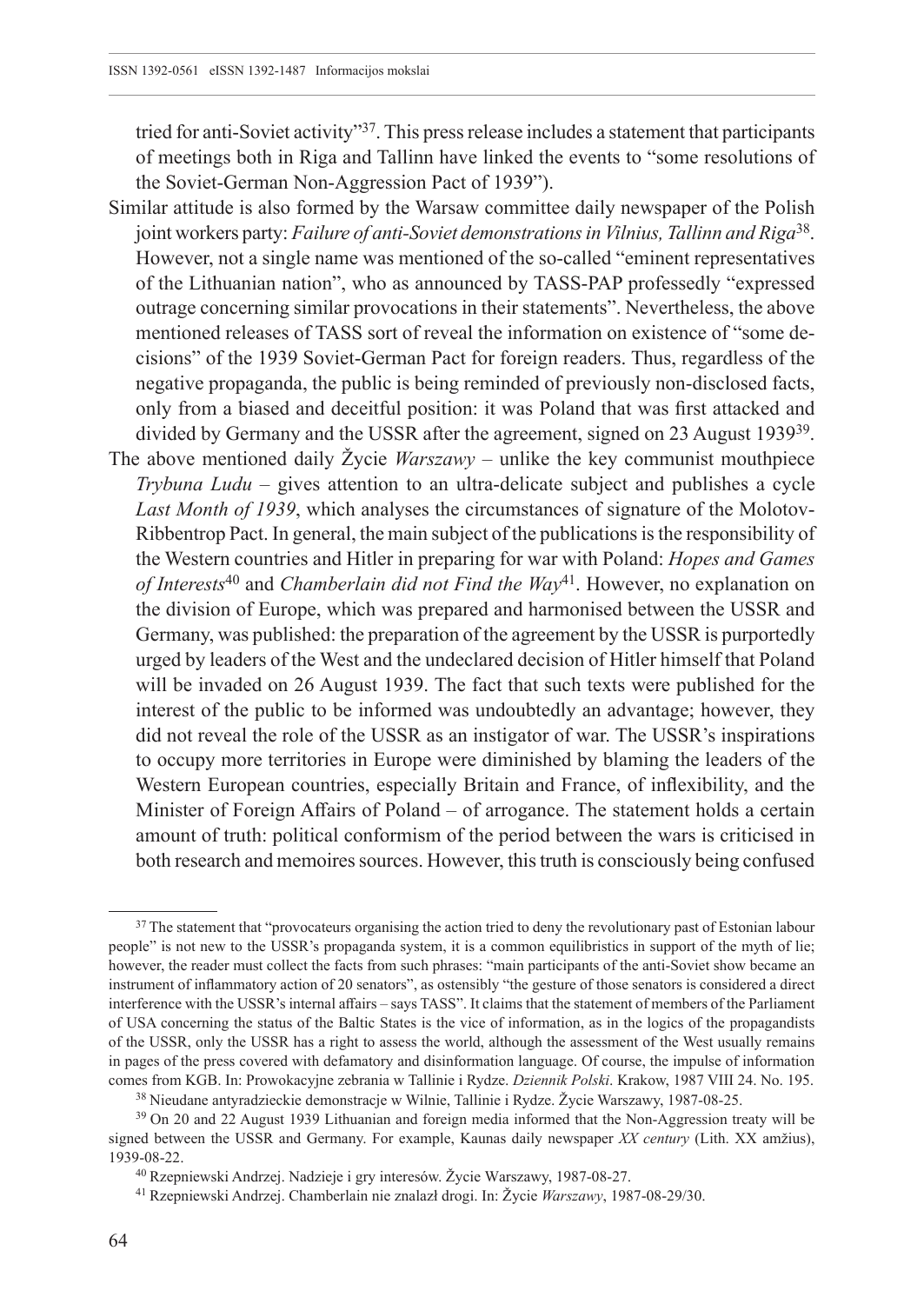with Hitler's predatory policy in justifying the criminal decisions of the USSR. And contextual presentation of such history interpretations in the newspaper was presented as releases on commemoration of victims at the sites of former Nazi concentration camps. An issue of Katyn massacre, which was significant to Poland, was still kept secret in 1987.

Thus, the language of dissidents and MMTP is different: with the help of MMTP, in the language of propaganda, authorities present the reminder of the Pact of 23 August 1939 as an action of "extremists", thus the key issue is on language required by the general public. Observing the public space it may be stated that it has two proposals on how to exit the labyrinth: one is seeking economic changes without discussion on historical responsibility (which is obviously the position of CPSU leadership); another one is seeking changes in all the fields of human rights not only evaluating reasons of economic crisis, but also of political one.

2) Communist authorities, who usually stated one way and acted quite the other way, this time may seem open: they did not induce violence to disperse or arrest the demonstrators42. This is a deceptive impression. Meetings only created an illusion that the public space is getting wider, yet it remained under control. Under the pretence of Glasnost, after the event authorities kept persecuting organisers and participants of demonstrations in Vilnius, Riga and Tallinn, using traditional methods: arrest, inquisition, instruction to dismiss from a job<sup>43</sup>, in other words – criticism is being constructed of ideas of the meeting and its organisers, which is ostensibly expressed by "ordinary people" to reporters"44. A conclusion was drawn in the meeting of central committee bureau of Lithuanian communist party that "meeting organisers failed to reach their established goals" and "people did not support provocateurs".<sup>45</sup>

<sup>45</sup> The same source states that 30 people were selected from "the best prepared" members of the communist

<sup>42</sup> Until then all meetings and protests in the territory of the USSR were not only being dispersed, but people were being arrested in advance, interrogated, convicted (for example, in Lithuania (Vilnius, Kaunas) starting from demonstrations inspired by Hungarian rising ideas, protests in 1956 and to a demonstration inspired by Romas Kalanta self-immolation in 1972; Lithuanian daily newspaper of USA *Draugas* published news on events in Armenia in 1974: "Several students were convicted in October to 7 years of hard labour imprisonment for taking part in undercover Joint national Armenian party". In 1975 an anti-Russian movement expands in Armenia. *Draugas*, 16.01.1975, No 13). For circulation of underground press, preparation and dissemination of memoranda dissidents were previously being arrested, imprisoned, deported or murder by faking "accidents".

<sup>43</sup>After Ann Cooper leaves, the Bureau of Central Committee of Lithuanian communist party is debating the "information on the work done in criticizing participants of anti-Soviet gathering (…)", during which Executive Committee of Vilnius informs that articles, reprehending "participants of provocative gathering" and "explaining destructive activity of extremist elements", are being published every day. In: "Информация о проделанной работе...". LYA, f.1771, ap. 270, b. 182, l. 27.

<sup>44</sup> The words of people in daily newspaper *Vakarinės Naujienos* [Vilnius paper] of 08.27–09.07 are captioned as follows: *Black Thoughts – Black Bands*, *Looking for Something they didn't Lose*, *Don't Earn for Bread However Eats It* (No 195); *Caused Indignation*, *Deceived People*, *Show of Dissenters* (No 196); *Shameless Hypocrites* (No 197); *More that Funny* (No198); *Pitiful Action*, *They Resent Friendship of Nations* (No 199), *The Truth Overcomes Lie*, *Nostalgic Dreams and Reality*, *On Historical Truth* (No 200); *What Do They Want?*, *Save but not Despise* (No 201); *Life does not Stand Still*, *Vein Efforts*, *Soap Bubble Explodes* (No 202), *Who are Susceptible to Foreign Influence and Why*?, *History without White Spots* (No 204). The texts have been written by actual people: prominent figures and ordinary workers.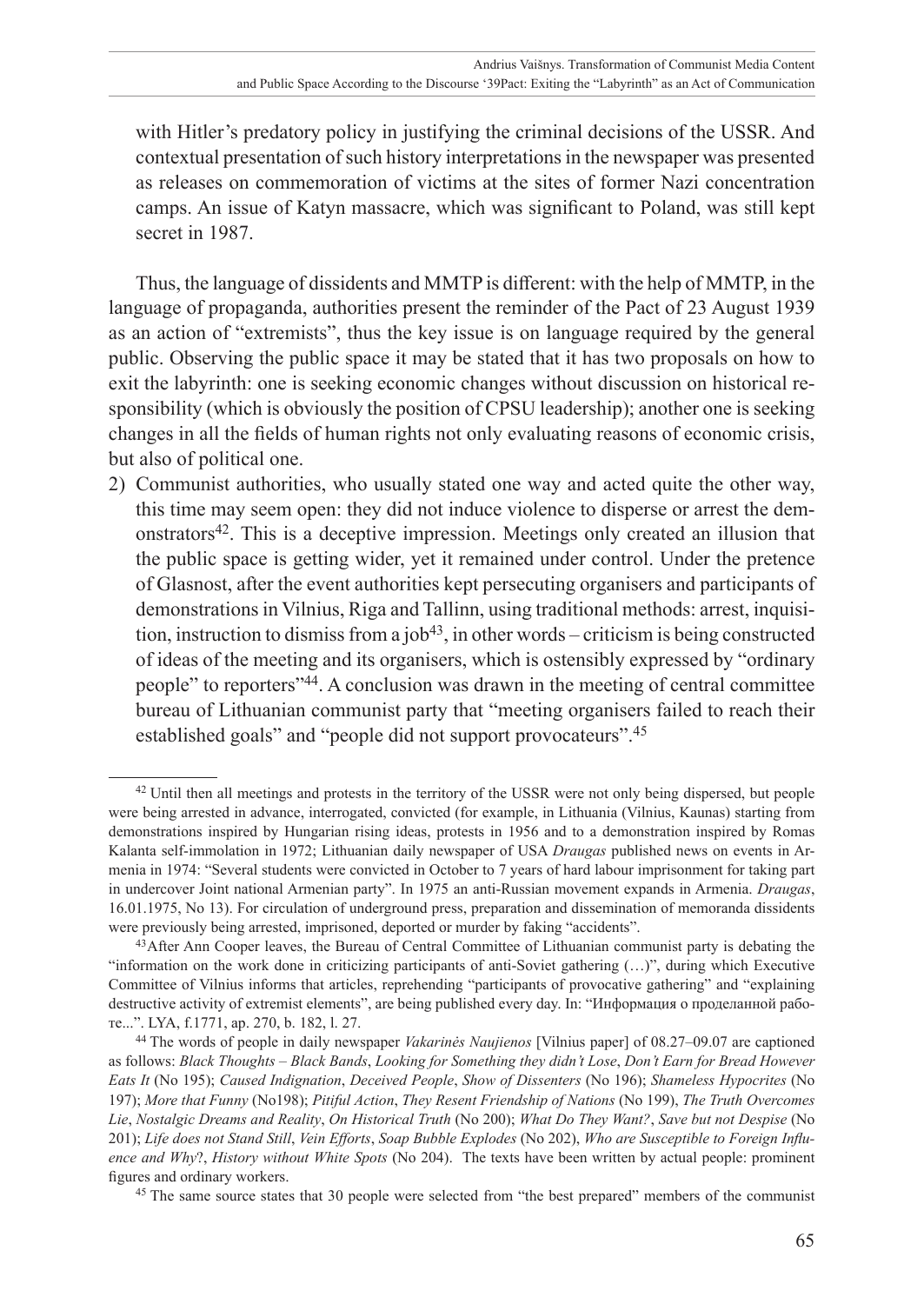- The 1987–1988 political season was a challenge to the CPSU and regional communist authorities of Lithuania, Latvia, Estonia as the subject of commemoration of declaration of independence of the mentioned countries (in 1918) popped up. The commemoration of such historical decisions was once again targeted to criminal contents and consequences of decisions of D'39Pact documents. Therefore, communist authorities, which declared their support of publicity, have organised official meetings in Riga on 18 November 1987, in Vilnius on 15 February 1988 and in Tallinn on 24 February 1988 with the purpose of showing that people, supposedly, were protesting against the interference of the USA in the internal affairs of the USSR.
- Corporate employees were given time off work to take part in the campaigns of the authorities. On 2 February 1988 in Tartu Soviet militia repressed a march commemorating the 1920 Peace Treaty of Tartu signed between the Republic of Estonia and Russia; some of its participants were arrested. Thus, the authorities sought to suppress the commemoration of historical events dedicated to the celebration of declarations of Independence and to show that the policy of the USA which refused to recognise the occupation of the Baltic States was ineffective. MMPT increased commissioned "historical" contents, which sought to discredit the activity of 1917-1918 political elite of the Baltic States. For some time CPSU engaged in an information war against people of the Baltic nations, who raised an issue of D'39Pact as topical to Glasnost: it sought to deny the essence of fight by Poland's *Solidarnosc*, urgings of the Pope John Paul II "to not be afraid" of keeping moral values. The Catholic Church, which has been prosecuted for decades ever since the start of the occupation by the USSR, was dragged into an information war by the Lithuanian propaganda system. On 17 February 1988 TASS agency published a message to the world: "Liudas Pavilonis, the Head of Bishops' Conference of Lithuanian  $SSR^{46}$  has welcomed  $(...)$  a group of foreign journalists and made a presentation on existing situation of the Roman Catholic church in the country; and put a highlight on the fact that Catholic churches are not being exploited for political purposes in Lithuania". The message was re-posted by other communist information agencies' reporters; Poland's PAP47: "This was stated taking into consideration press releases of the Western stations on ostensibly national-

party and Komsomol to deliver "explanatory approach" between "potential" participants of the so-called "circle", and "preventive work" was carried out with active organisers, and among ostensibly "local nationalists", "reactionary priests" and "religious fanatics" "disagreement was caused" in an "operational manner". Detailed "pieces of information "on the work performed" was also provided by CP committees of other cities and regions, which included names of individuals that were "discussed and criticised by collective bodies or at meetings of house dwellers". The source also states that "organisational and propagandist work" lacked "proper attacking", as "restraint and fear of taking advance actions" emerged. In: "О имевшем место антисоветском сборище (...)". Протокол № 42 Заседания Бюро Центрального Комитета Компартии Литвы от 28 августа 1987 года. / Minutes of the meeting of Bureau of the Central Committee of LCP. 1987-08-28. LYA, f. 1771, ap.270, b.55, l. 2. (rus.).

<sup>46</sup> Imprisoned from 1962 till 1966 for construction of the Klaipėda church; 1966–1969 the Dean of Vilnius Church of the Immaculate Conception of the Blessed Virgin Mary, 1969–1973 Auxiliary Bishop of Telšiai Diocese. Later – Administrator of Archdiocese of Kaunas and Administrator of Diocese of Vilkaviškis, in 1984 appointed by the Pope an Archbishop, 1979–1988 Chairman of Lithuanian Bishops' Conference. (During the period between wars he was an editor of Catholic children's two-week publication Šaltinėlis (1931–1940).

<sup>47</sup> Quote of the statement of Jozef Rzeszut Poland's PAP reporter 1988-02-18. In: Oburzenie Litwinów w związku z deklaracjami Waszyngtonu. *Trybuna Ludu*, 1988-02-18.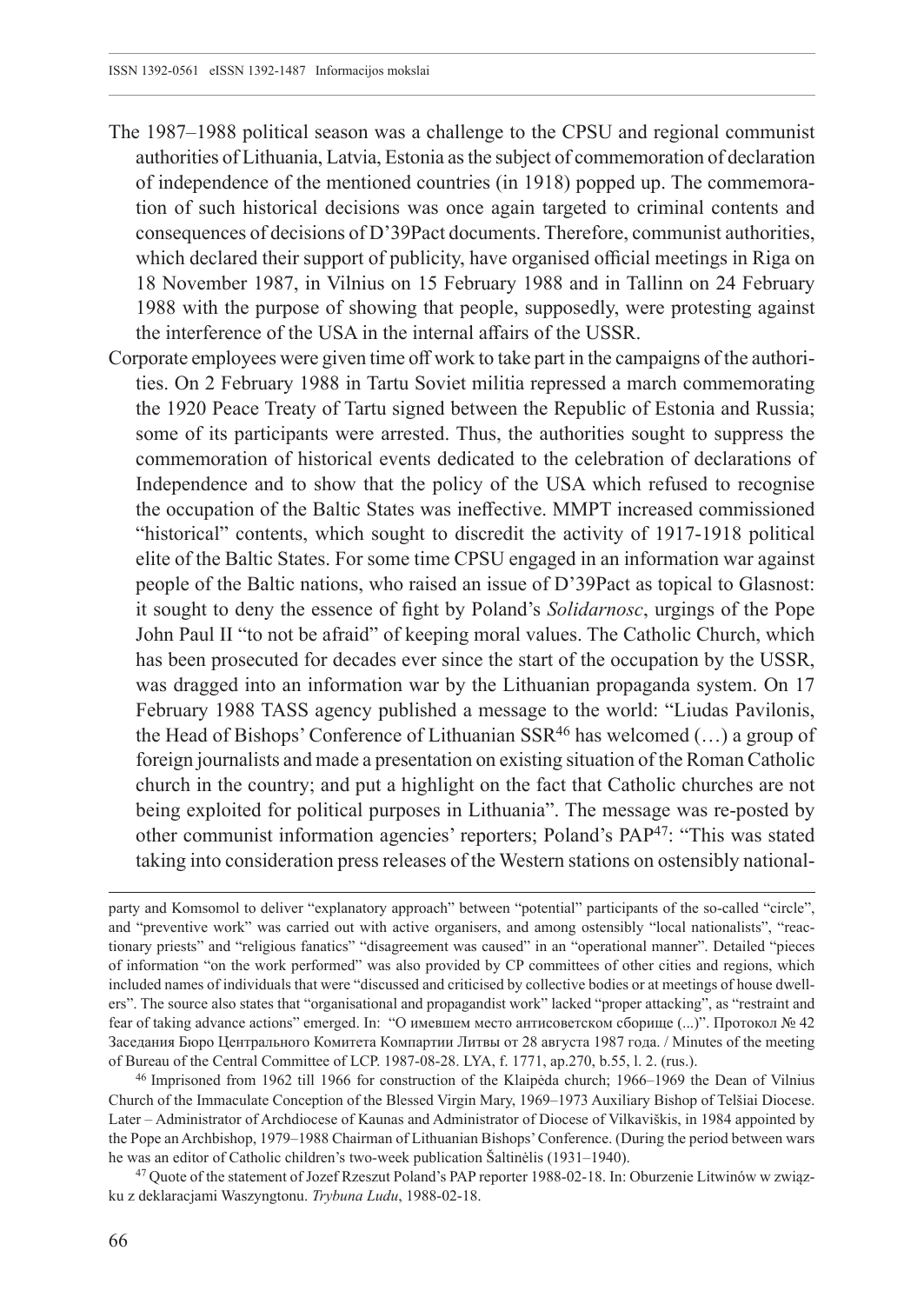ist manifestation after the mass in one of the churches of Kaunas on the occasion of 70 years of Independence of 16 February 1918." Further it specified that "Lithuanian public expressed indignation on the statement of President Reagan and the joining of the Congress to anti-Lithuanian action, taking it for interference in the affairs of Lithuanian SSR and as an insult to Lithuanian national self-esteem, who without the instructions of Americans know what to do and which commemoration days they should celebrate. Vilnius and Kaunas, to the contrary to what has been published by propagandistic centres of the West, lead regular lives. The only manifestation that took place recently was the manifestation against the interference of the USA in the affairs of Lithuanian SSR." CPSU and KGB, which have constructed a hierarchy of adaptation, fear and pandering, may not admit that in the society of conformists<sup>48</sup> a discussion was raised on the meeting as a significant event, its contents and negative historical factors of the USSR in general.

3) There are informational factors precluding the USSR from maintaining deceitful construction of D'39Pact in the international public space. It was important for authorities to make a favourable impression abroad (as it is typical of the politics of the USSR). Authorities of CPSU and government of the USSR, seeking international dialogue due to a difficult economic situation was forced to imitate a discussion of the public of the USSR: TV connections between the USSR and other countries, for example, audience of Germany, the USA were established. On 26 August 1987 central USSR TV show *Vremia* provides broadcasting to millions of audiences from the town of Chautauqua in the USA on III discussion held between representatives of the USSR and the USA. During the broadcast a reporter claimed that purportedly unlike the Soviet representatives, the Americans have debated violations of human rights in the USSR. The audience, which were used to reading the official propaganda in contrast to negations or statements, were prompted to interpret the publicity policy in a slightly broader nature than it was first defined by the CPSU. From the communicational viewpoint, the witnessing of one of the participants Bohdan Nagajlo, a Ukrainian journalist, is valuable, when he describes the Soviet delegation of 240 people: "Their belief in bright future of the USSR explains their superficial understanding of upsetting factors of the Soviet history, a complete indifference towards them, as well as careless approach to Soviet young people, the majority of which is politically passive and sceptical of the politics of the Soviet government"49. The witness highlighted the conference being rather innovative in comparison to the previous on, as participants were ready to discuss the offered painful subjects: war in Afghanistan, the Baltic States, a situation in the Eastern and Central Europe; and KGB officials neither observed every participant nor disturbed the communication.

<sup>48</sup> Author defines society of conformists as majority's position to not openly express a genuine view towards authorities and soviet system, in order to acquire and keep the social status defined by authorities.

<sup>49</sup> Нагайло Богдан. Гласность и конференция в Чатокуа. In: Проблемы Восточной Европы, 1987, No 19- 20, p. 222.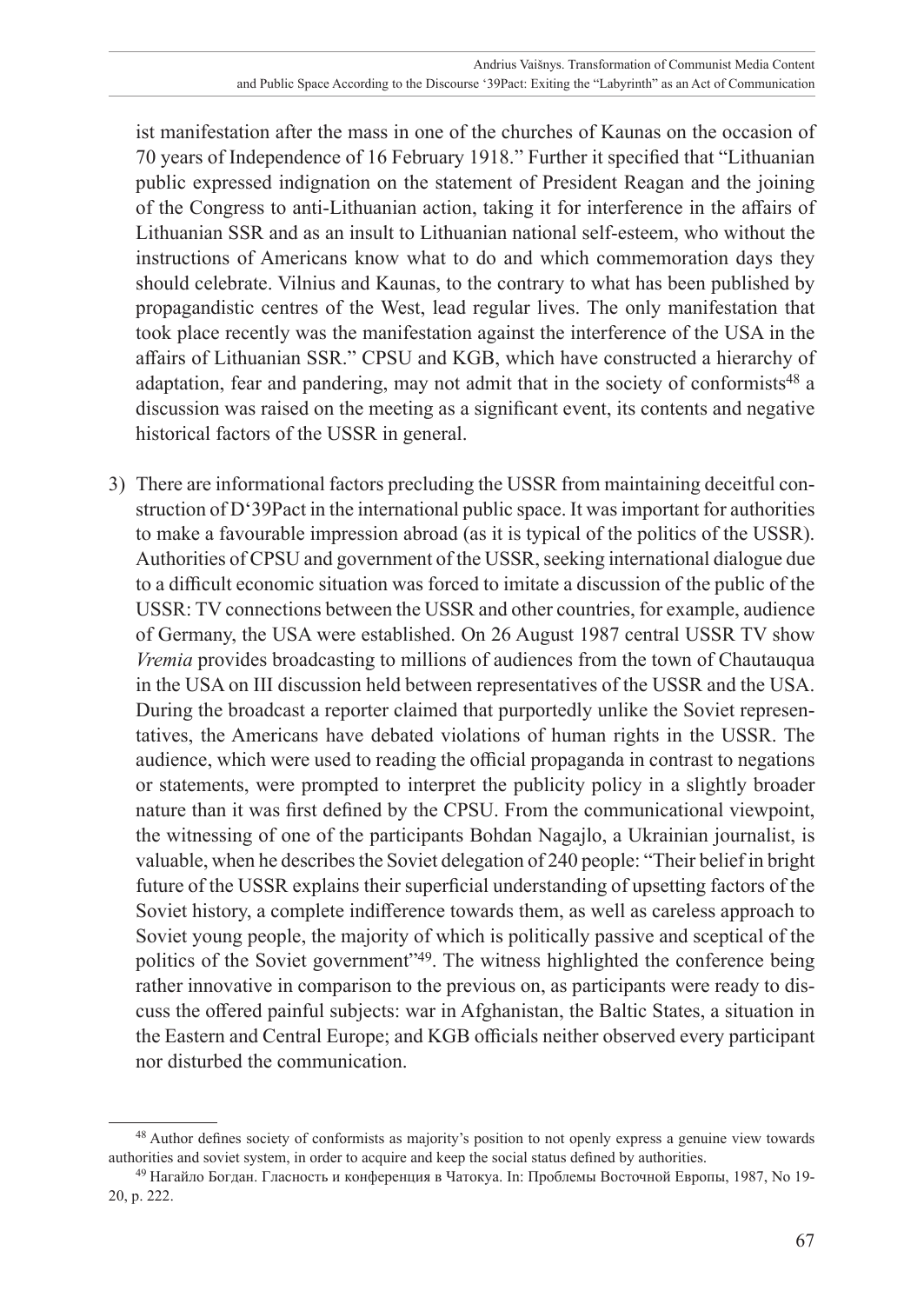- It was a sign of a breaking point of the propaganda system: CPSU CC, differently to the way it has acted in the past, allowed and authorised the selected representatives to speak on various subjects abroad, but in order to maintain its influence, instructed to keep supporting the position of the politics of CPSU. In other words, to stick to the performance of reform in which CPSU would lose all its historical responsibility. Thus, an act of communication was sort of based on several levels, which showed that in an international discussion on economic and defence relations it was not enough to be detached from ideological background: the above mentioned historical narrative included an inevitable factor of human rights and rights of nations. Such factor was a right of the Baltic nations to make a decision closely connected to D'39Pact, and more often became a subject of international dialogue. On 6 November 1987 the USSR's central TV news show *Vremia* for the first time broadcasted to millions of the USSR's viewers a meeting of the Minister of Foreign Affairs of the USSR Eduard Shevardnadze and the United States Deputy Secretary of State John C. Whitehead, which was held in Moscow, followed by text of the announcer that "in focus were issues of safety", a preparation of M. Gorbachev for the visit to the USA was discussed for the purpose of leading debates on the agreement to destroy short and medium range missiles. Finally news on "thorough exchange of mutual opinions on humanitarian issues and other important aspects" was given. A quick-witted viewer may understand that it was the statement that also meant discussion on self-determining of nations. The news was followed by a release from the street of Moscow, where three deputies of the Supreme Council of Latvian SSR come to deliver a letter of protest to the Ambassador of USA, as if the "selected" representatives of Latvia were resenting "the interference with Latvia's internal affairs" by the USA Congressmen.
- Although a right to decide on internal and foreign affairs was taken away from Latvia by the Soviets back in 1940, the statement attempts to show that the Soviet delegation of Latvia reacted to America's political position on its own, without actions of the top authorities of CPSU. Kārlis Rūtenbergs, interviewed in the coverage is indignant about the fact that on 18 November Americans consider it appropriate to "send us a representative of the President of USA – a controller who was sent to observe the life in our Republic". Similarly, K. Rūtenbergs was quoted by Latvian CP CC daily newspaper *Cīna* published in Riga<sup>50</sup>: the publication of major Latvian newspaper of MMTP system was captioned *Act of Disrespect to the Latvian Nation*. It not only applied to the Congress of the USA, but also to the former Ambassador of the USA in the USSR Jack F. Metlock, who did not host the so-called representatives of Latvian SSR. The publication revealed the reason: an advisor of the Embassy Thomas Greham informed that USA did not recognise the annexation of the Baltic States, thus they may only be admitted as private individuals. Thus, propagandistic protestors have to leave with nothing. In the mentioned coverage of *Vremia*, K. Rūtenbergs was resentful and promised to search for other ways to deliver the important document to the USA

<sup>50</sup> The publication called a case of the USA's request to allow its representative to visit Latvian SSR "an unprecedented case" and described the activity of the Congressmen of the USA as "scenario of an anti-Soviet campaign", which purportedly was also assigned a "controller". In: Necieņas akts pret latviešu tautu. Cīņa, 1987-11-17.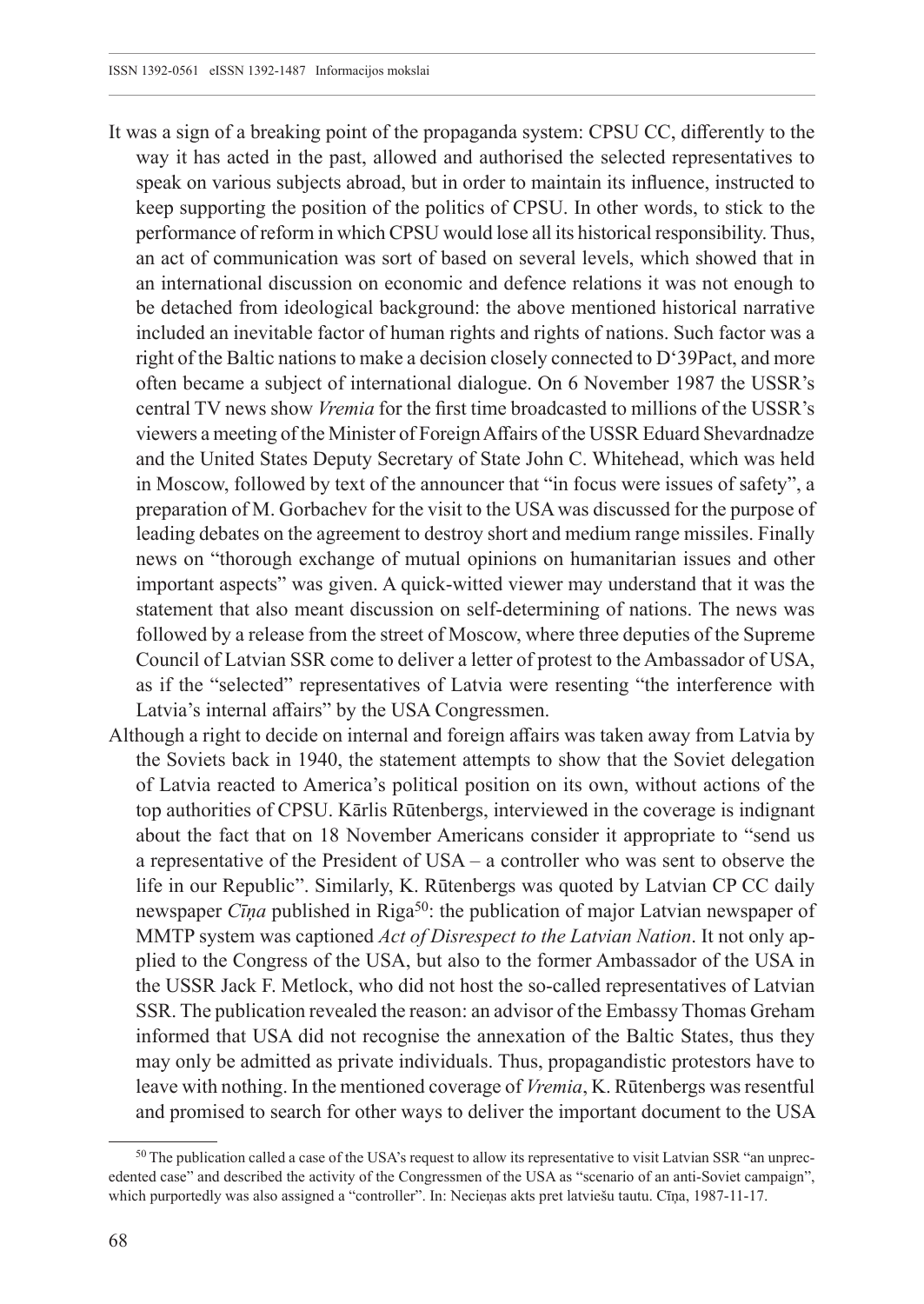Congress". However, viewers may understand how petty is an individual, who was kept a puppet of the Soviet regime. The overall act of communication must be understood as change of an individual. And exactly the transformation of an individual together with social, economic, informational systems' changes was the most significant factor, as it revealed the background of values, on which the public was based on. And which must be followed by the media if it wished to achieve massive audience. That's why after two years, in 1989 upon the Resolution of the Supreme Council of Latvian SSR "on the political and legal assessment of agreements signed between the USSR and Germany in 1939-1940"51 the mentioned Latvian deputy became a member of the commission which evaluated political and legal effects on Latvia made by agreements between the USSR and Germany in 1939–1940<sup>52</sup>. The Commission provided conclusions on the violations of international law of 1939-1940 and this was published in the media of Latvian SSR on the eve of commemoration of the Independence Day (1918). In Estonia a member of CPSU, a painter Enn Põldroos who have made a statement in the meeting of communist authorities "against USA's interference in the affairs of the USSR" has brought shame of the public to himself, later became a member of Eestimaa Rahvarinne council and in 1990 sought to chair a newly established Party of the Estonian Liberal Democrats. Public space enforced changes.

If nowadays a student of social science finished a book of Ralph Keyes "The Post-Truth Era: Dishonesty and Deception in Contemporary Life"53 he may draw a conclusion that he currently lives the epoch of lie. And what is liberation from a propaganda system worth when he finds out that the *Post Truth* theory was started to form back in 1992?<sup>54</sup> However, we have to distinguish between mechanism of political lie: one is the situation when authorities force us into believing false data, in our case – twisted history, by controlling public space with censorship and physical violence; the other – when authorities seek it by manipulating data, however, fearing criticism and denunciation, as any discourse may cover several narratives of the issues in the public space.

The USSR's propaganda system used to mask criticism, different views to phenomena and decisions with new words, which was only different in words that the authorities substi-

<sup>51</sup> Latvijas PSR Augstākās Padomes lēmums par to seku politisko un tiesisko novērtējumu, kādas Latvijai izraisīja 1939. - 1940. gadā starp PSRS un Vāciju noslēgtās vienošanās. Latvijas PSR Augstākās Padomes Prezidija priekšsēdētājs A. Gorbunovs, Latvijas PSR Augstākās Padomes Prezidija sekretārs I. Daudišs. Rīgā, 1989. gada 28. Jūlijā.

<sup>52</sup> The Commission, inter alia, acknowledged: "in the act of implementation of the secret complementary protocol of 23 August 1939 the soviet government has violated the system of agreements, which was based on the acknowledgement of right of self-determination of the people, including the peace treaty between the Soviet Russia and Latvia on 11 August 1920, the Non-aggression agreement signed between the USSR and the Republic of Latvia, which was extended until 30 December 1945, and Article 10 of the Charter of the League of Nations." With this document it offered to review an assessment of 1940 and access a respective Commission of the USSR. In: Par Latvijas PSR Augstākās Padomes komisijas darbu, kura novērtē politiskās un tiesiskās sekas, kādas Latvijai izraisīja 1939.—1940. gadā starp PSRS un Vāciju noslēgtās vienošanās. Komisijas priekšsēdētāja vietnieka I. Ķezbera ziņojums. Cīņa, 1989-11-15.

<sup>53</sup> The Post-Truth Era: Dishonesty and Deception in Contemporary Life, by Ralph Keyes. 1st edition, St. Martin's Press, 312 p., 2004.

<sup>54</sup> Steve Tesich. A Government Of Lies. The Nation. January 6/13,1992.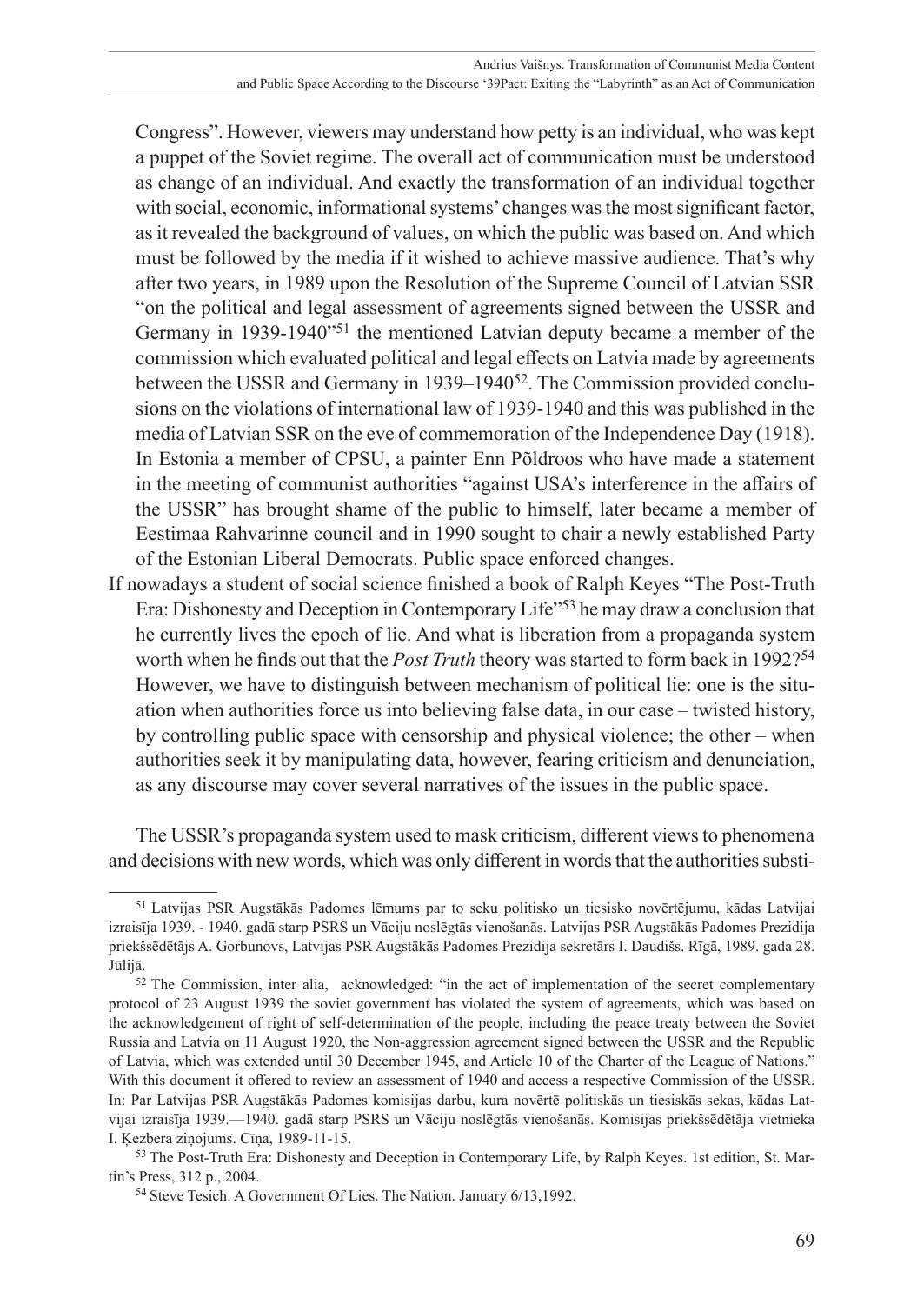tuted with new ones. Propaganda officials used generalised statements and clichés to cover particular facts in the publications, as appropriate, with negative or positive connotation, that the content of information would not encourage an inner user to critically assess the politics of the USSR. The definition of *Glasnost* is no exception. Thus, the press release of TASS agency on the meeting between M. Gorbachev and M. Thatcher in London in 1987 also included repudiation of ostensibly British interference with internal policy of the USSR: "Concerning the agreement to-be-signed (…) Margaret Thatcher discussed that it would be important to ensure its ratification at the USA Congress in relation to the issue of human rights in the Soviet Union. Afterwards a slight debate followed, during which Mikhail Sergeyevich Gorbachev reminded the Prime Minister of an agreement, reached in Chequers in December 1984, on the fact that each country will independently make decisions concerning its internal affairs and will avoid interference in the affairs of other countries". This and the like statements were a sign to the audience of the USSR that the leader of the British Government and later the President of USA were not raising abstract issues on human rights in the USSR, but issues on the rights of people of the occupied countries. After the previously mentioned meeting in an interview to the Soviet central TV M. Thatcher highlights: "The relations between East and West Europe are not just those of arms control. They are those of largely European peoples. We are also interested in the enlargement of human rights. We see perestroika and glasnost as being an enormously significant move forward. That is freeing-up people, ideas, movement, personal responsibility, personal initiative"<sup>55</sup>

These propagandistic methods did not have a significant effect: having declared publicity on D'39Pact it became clear that the subject of public space may not be silenced. The leadership of CPSU thought they may overcome a D'39Pact narrative on the USSR's responsibility for segregation of part of Europe, publicly declared in demonstrations of August 1987. Having failed since Spring 1988, it sought to over-write this narrative by aiming to show that the CPSU itself have suffered repressions of the Stalinism era. Therefore, communist authorities have started to partially transform the narrative of the CPSU. The second stage – **a narrative on historical truth is sought to be adapted in line with the position of the management.** As the Perestroika is a process of convincing the same authority about the possibility of applying different means of governance. Thus, two types of conflict arise:

4) The contents of MMTP formulated an opinion inviting to take an ostensibly "unbiased" look at the past. That's why in May 1988 CC of Lithuanian communist party organised a meeting in Vilnius at the monument of Zigmas Aleksa-Angarietis<sup>56</sup>, an activist of bolshevik CPSU. People were invited to participate in the event via MMTP chan-

<sup>55</sup>Margaret Thatcher. TV Interview for Soviet TV, 1987 Dec 9. In: [https://www.margaretthatcher.org/docu](https://www.margaretthatcher.org/document/106713)[ment/106713](https://www.margaretthatcher.org/document/106713)

<sup>56</sup> Z. Aleksa Angarietis (1882–1940) was a member of Lithuanian communist (bolshevik) party, one of the commissioners of "Lithuanian–Belorussian Soviet Socialist Republic" (1919), criticised independent Lithuanian state, member of international Comintern, arrested in 1938 by the Soviet security agency NKVD tortured and executed in Moscow prison.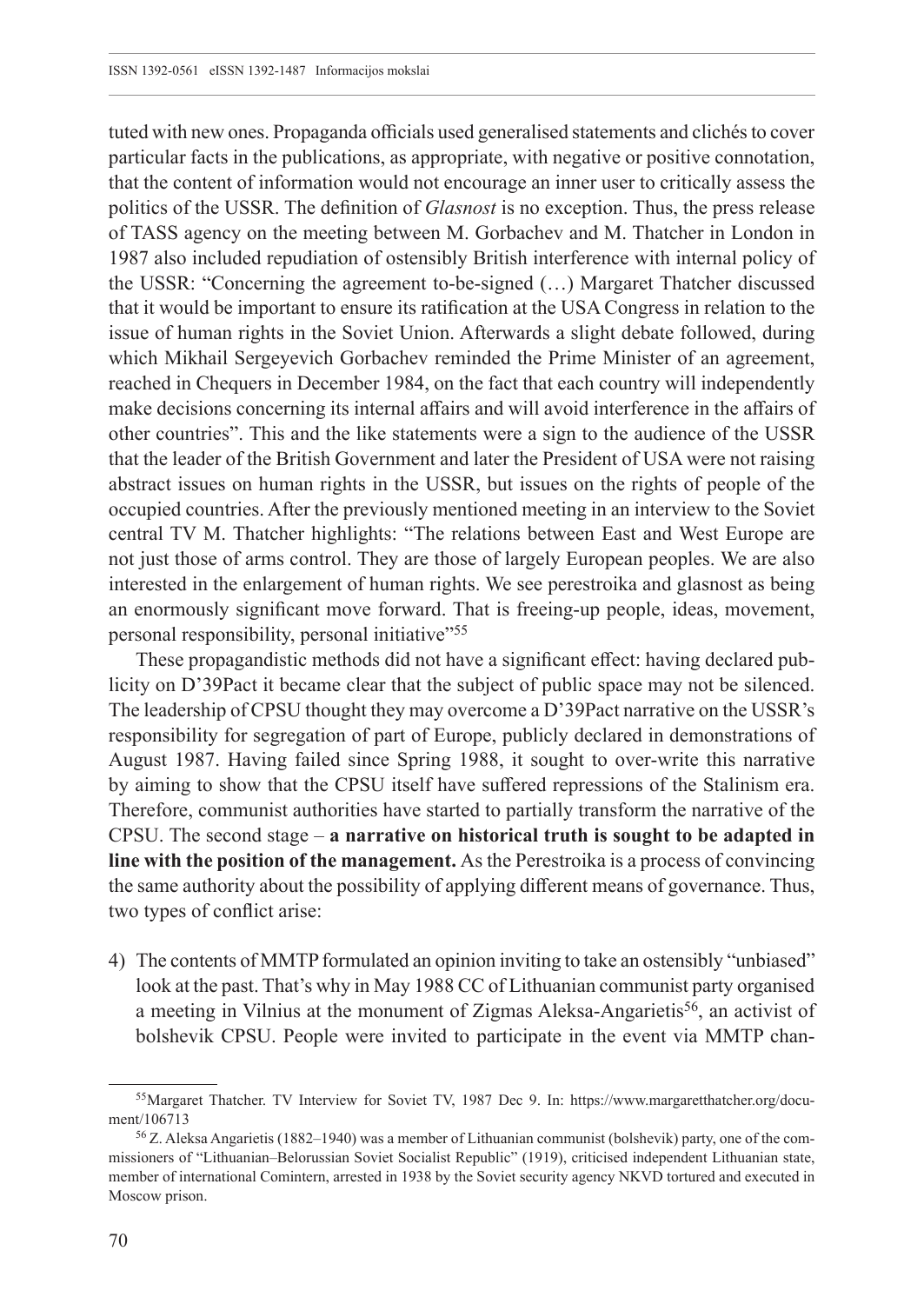nels – radio and television. Thus, the propaganda presented viciousness of Stalinism, which purportedly everybody had experienced in equal parts: both the communists, and other people, including citizens of the occupied countries. The agreed contents of speeches must have disoriented a participant of the meeting with less understanding, as criticism to deportations made by the USSR, as the son told a story about the arrest of the family of his father Augustinas Gricius, journalist, writer of Lithuanian period between wars, was associated with the help sought for the deported people by some activists (collaborators) of the soviet puppet Lithuanian government: "they have taken measures to ease our fate" <sup>57</sup>. Unexpectedly another speaker said: "It is time to say the words: don't forgive them as they were well aware of what they were doing. Stalin knew, creators of Stalinism knew"58. So far it was an abstract requirement for responsibility for implemented crimes, however, it was the first time that it was publicly announced in a meeting arranged by authorities in the presence of communist party leaders. Speaking like this must have disturbed almost everybody – not only those who have directly implemented persecutions and operations of massacre, but also those who were relatives of executioners of post-war resistance movement, militia officers, servants of repressive structures. MMTP system having received a role to make a narrative on historical wounds into a general narration faced a dilemma: the journalists find out that some personal stories, especially of those in the regions, are targeted to requirement of responsibility.

Is it possible for public space to further remain under control by turning historical truth into a manipulative tool so that public opinion remains false? In summer 1988 newsletters were started to publish by initiative groups of public movements of Estonia (Eestimaa Rahvarinne), Latvia (Latvijas Tautas fronte) and Lithuania (Lietuvos Persitvarkymo Sajūdis)<sup>59</sup>, which were first signs of possibility of alternative public information to that of MMTP system. Nevertheless, the members of such movements treated the official MMTP system media as information channels informing the society of what is most important, therefore, they required an unbiased work of journalists in informing about events and requirements to authorities as thousands of audiences would have preferred to know the truth $60$ .

<sup>57</sup> "*And in the morning, when we have awaken, we saw our farther sitting in front of a gun pointed at him, the room was under search, a printed resolution with his name written by hand was read out stating that all our family must be deported to further regions of the Soviet Union*, says artist of the People's Republic Jonas Gricius (cinematographer): *– In Siberia we were found by Justas Paleckis, Antanas Sniečkus, Mečislovas Gedvilas, Antanas Venclova, Petras Cvirka, who have taken measures to ease our fate, but they were only able to do this when we travelled for the second time from Barnaul to Jakutsk. In case our children or grandchildren will have to experience anything like this, it will only be our own fault*". In: A Documentary Film Chronicle Magazine "Tarybų Lietuvos kronika", 1988, No 11 (Director V. Damaševičius).

<sup>58</sup> Writter Mykolas Karčiauskas. Min. dok.

<sup>59</sup> Latvijas neatkarīgās informācijas aģentūra (Latvias independent information agency) published *Informatīvais Ziņotājs*, Innitiative group of Reform Movement of Lithuania – *Sąjūdžio* Žinios.

<sup>60</sup> An invitation to support the public movement *Latvijas Tautas fronte* was published in Latvia's MMTP system daily newspaper *Padomju Jaunatne* (Soviet Youth). And in the meeting in Vingis park in the capital of Lithuania, with approximately 100.000 participants, Sąjūdis urged the people to quit reading the central communist newspaper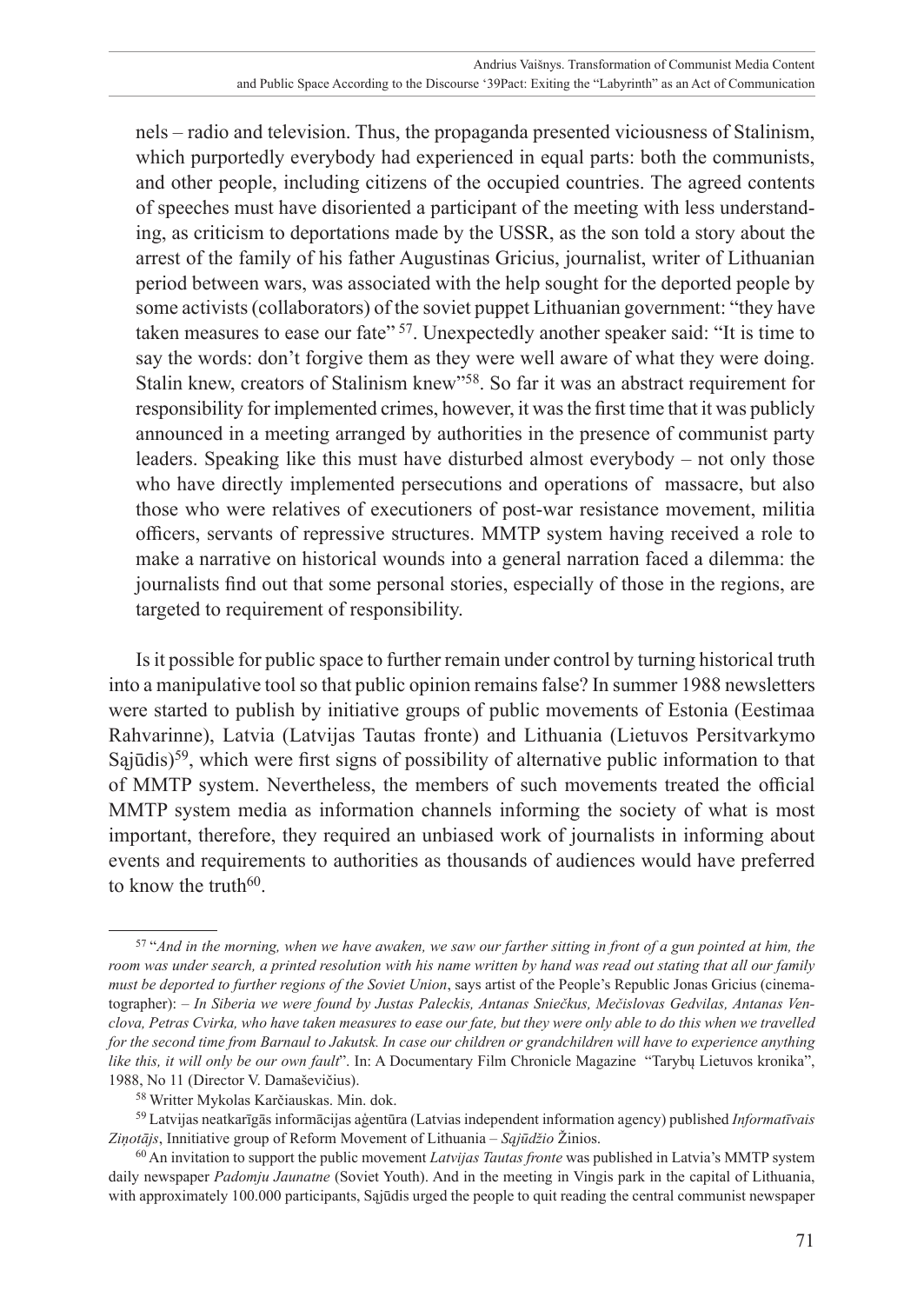Observing such transformations the leadership of the CPSU tried to understand where they were heading. According to it, speaking, in contrast to the decision, may help in maintaining the influence, although manipulative political communication was evidently ineffective. In August 1988 Aleksandr Yakovlev, the Secretary of the central committee of CPSU, visited Latvia and Lithuania, who after being asked wouldn't it be worth to suppress public movements replied: "in order to find out what should be suppressed, let it evolve first". Witnesses of the meeting say: "After the visit we have felt that many matters may be solved easier. The press and other means of information were no longer unreachable<sup>"61</sup>. As CPSU prepared for the XIX conference of the party in Moscow for the purpose of discussing *perestroika* politics, its delegates from Lithuania were seen off and afterwards met by legal massive demonstrations in Vilnius, where communist authorities tried to reconcile the announced radical requirements to transform communist politics with the support for *perestroika*. Thus, publications were not only allowed but attempts were made to offer the public solutions that would contribute to favourable impression on the CPSU politics. Until spring of 1988 people of the Baltic States were prosecuted for public raising of flags of the period of between wars of Estonia, Latvia and Lithuania, and in Vingis park in 1988 the following was stated:

– Here I see an abundance of tricolour flags, and if they are raised and many people today came holding them, what does it stand for? Obviously, it means a lot to our people and I would like to say that we have discussed this issue in the government of the Republic and assigned the Presidium of the Supreme Council to take a positive decision concerning this flag by legalising three national colours in the nearest future<sup>62</sup>. Cheers of joy and applause fill the meeting of thousands of people – authorities have acknowledged the flag of "bourgeois nationalists" as a symbol of their own. This is comparable to the council of the Central Committee of the Polish United Workers' Party in autumn 1988, the so-called discussion between party secretaries of different levels, where the role of the communist party in initiation of "the round table" – a dialogue with the opposition concerning the reform of the state, was discussed. Publication of the daily newspaper under the heading *Listen Carefully, Act Consistently* explains the strategy of authorities to keep power: "Such initiative was not found in a vacuum (…): it is an evidence of pragmatism, also proof of serving of the party to people and their essential interests. It is an element of a line of agreement with the people implemented by the party in a coherent manner. (…) The condition of success of the round table is that its discussions would be held under a calm public atmosphere; participants may not be people acting in an anti-socialistic and

*Tiesa* (The Truth). Central committee of the Lithuanian communist party passed a decision that the Resolution of Sąjūdis concerning the newspaper *Tiesa* was assessed as "unfounded, anti-democratic, conflicting with the principles of publicity, freedom of press and socialist pluralism."

<sup>61</sup> Kalniete Sandra. Es lauzu, tu lauzi, mēs lauzām, viņi lūza. Jumava, Rīga, 2000.

<sup>62</sup> A speech by Secretary of the Lithuanian communist party Algirdas Brazauskas. "Meeting of public democracy and publicity held for the occasion of seeing off of delegates of the LSSR to the XIX party conference of the USRR", 09.07.1988. Source: A Documentary Film Chronicle Magazine "Tarybų Lietuvos kronika" ,1988, No 15. Lithuanian Central State archive, Cinema Fund.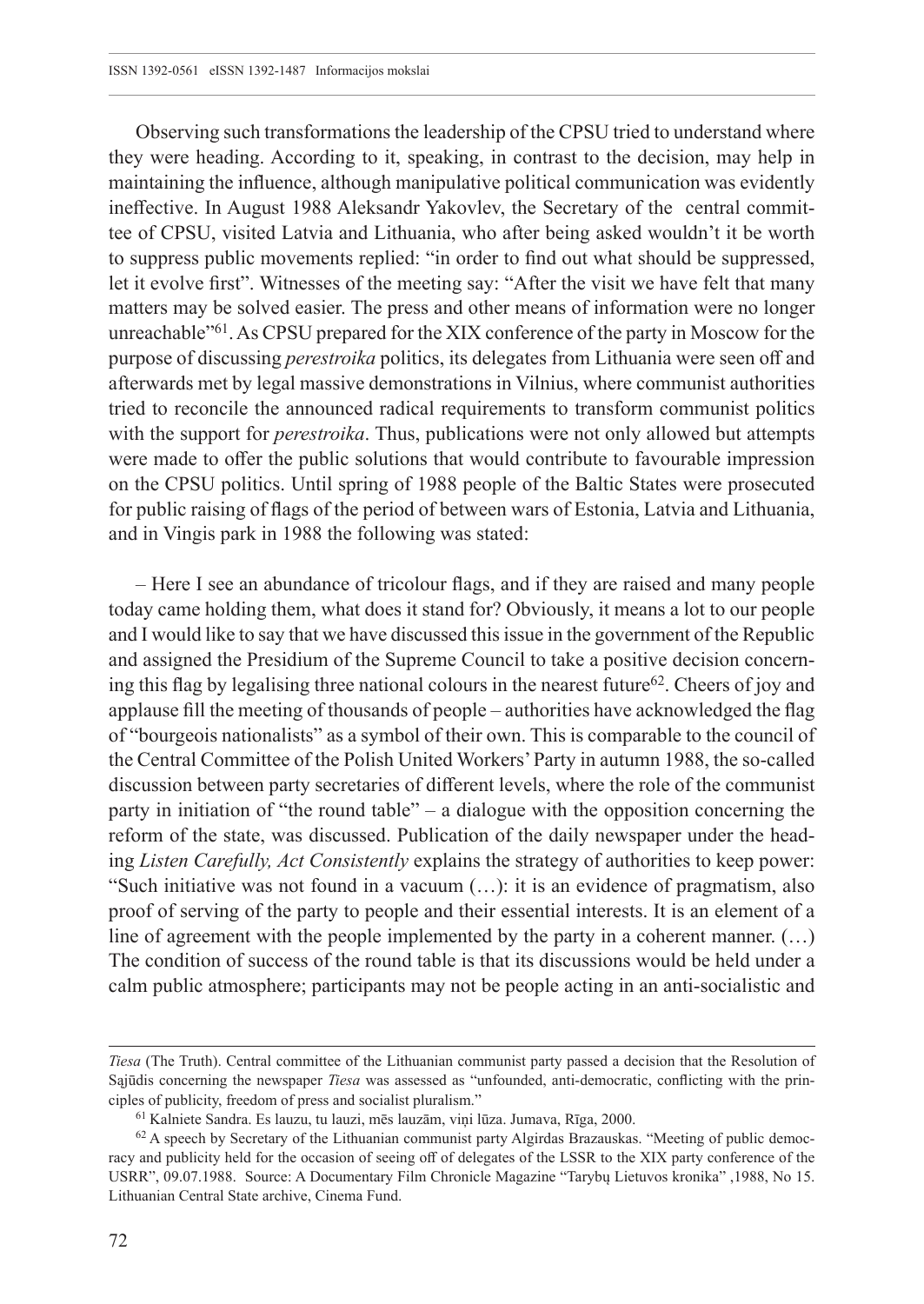anti-grassroots position. (…)"63. A viewpoint is formed the essence of which is reflected in the following statement: "Representatives of all social groups must join this table, including the opposition, but it must be people the main goal of whom is *better, more secure and more peaceful life in Poland for us*"64. It must be pointed out that Vaino Väljas, the First Secretary of the Estonian communist party, chaired the Extraordinary session of the Supreme Council of Estonian SSR and offered to adopt a declaration on the sovereignty of Estonian SSR.

Meaning that MMTP has to change its language: not only the criticism of "bourgeois" symbols must be deleted from its contents, but also the associated concepts used in the USSR for political and cultural elite of the period between the two world wars. It stands not only for the change in the vocabulary, but also for the changes in the historiography.

5) Back then, as well as today, observers and researchers evaluate the period as an instance of nationalism: "Many stories on the collapse of communism picture nationalism only as a consequence of fall of communism, as a stage of post-communism, not as an independent or contributing power in the collapse process itself", notes Mark R. Beissinger, of course with reasonable note of the meaning of national movements and their influence in the collapse of the USSR: "(…) From this point of view the critical dimension of political mobilisation of 1987–1992 is completely disregarded. Massive concentrations of million people were raised in the Soviet Union and nationalistic requirements were the most significant among slogans which collected people." However, are those "nationalist requirements" only issues of ethnic exclusion based on cultural features, or broad issues of human rights? Further events show that people of the Baltic States posing requirements according to D'39Pact were first of all seeking justice and democratic values.

# **Third stage – MMTP transforms the contents and starts to disregard the position of the CPSU.**

The harm made to the post-war society was included in the contents of MMTP and alarmed the regime. In other words, the contents of MMTP underwent substantial transformation (there were several cases when publications did not support the narrative on D'39Pact, but it was insignificant in the evolution of history). In this case we also have one conflict: 6) People, who have executed decisions of repressions were afraid of the perspective

of transformation which came out from the contents of medias. Because it implied responsibility.

<sup>63</sup> Rola partii w zainicjowaniu ,,Okrąglego stolu". In: Słuchać uwažnie, działać konsekwentnie. Trybuna ludu, 1988-10-06: (Stanowi element konsekwentnie realizowanej przez poartič linii poroziumienia narodowego. (…) Cel Warunkiem powodzenia "okrąglego stolu" jest to aby rozmowynmprzy nim odbyly się w atmosferze spokoju spolecznego; ich uczestnikami nie mogą byc luzdzie dzialający z pozycji antysocjalistycznej i antynarodowej (…) Cel bowiem "okrąglego stolu" to stworzenie proreformatorskiej koalicji wszystkich sil spolecznych, zainteresowanych dobrem Polski i jej lepszą przyszloscią").

<sup>64</sup> Przed spotkaniem okrąglego stolu. IN: Trybuna ludu. 1988-10-06: ,,Przy tym stole powinni zasiąsc przedstawiciele wszystkich grup spolecznych z opozycją wlącznie, ale muszą to byc ludzie , ktorych zasadniczym celem jest to, by w socjalistycznej Polsce žylo nam się lepiej, lžej i spokojniej"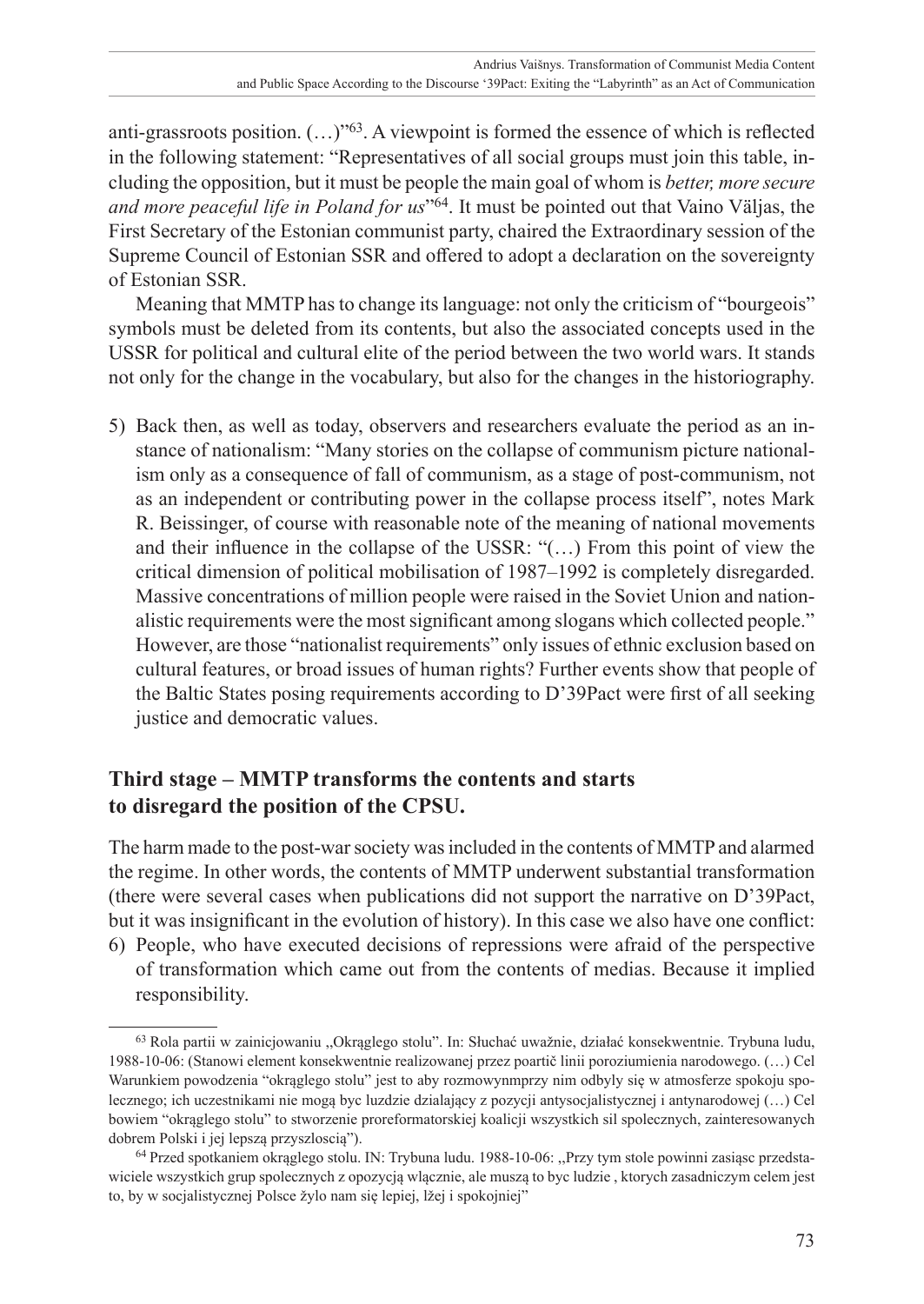350 representatives of "people's defence"65 signed a letter to the Minister of the Interior of the Lithuanian SSR (MVD) and evaluated the stories in the media as "persecution of the party, veterans of war and labour, former people's defence and active members of post-war Soviet community and of the party"66. They were alarmed by the "draft law of the Supreme Council of the Lithuanian SSR put forward by the Association of Lithuanian Lawyers and supported by *Sąjūdis* movement on the Responsibility for Crimes Against Lithuanian People", even though the letter also included the acknowledgement of liability "with bitterness and regret" for "participation in deportations, which were arranged for the purpose of elimination of economic base of terrorist groups, as it was then explained by authorities of the time"67. Another application sent to the CC of Lithuanian communist party and the Supreme Council of LSSR, signed by 36 former representatives of "people's defence" was a demand "to reject the proposed draft law on the Responsibility for Crimes Against Lithuanian People, especially the part where deportation of people of 1940–1953 was referred to the laws then in force on responsibility for complicity in qualified homicide, as unjustified, illegal, bearing a purpose to crackdown fighters for consolidation of the Soviet regime in Lithuania"68. The second application witnesses fear, anxiety and awareness of repression politics of the USSR: "deportations of the mentioned years [as provided in 1940–1953] was applied as means of fight with enemies of the Soviet authorities without a purpose to kill, destroy people, but only to isolate underground activists who were back then fighting against the Soviet authorities, firs of all, their armed squads"69. They were indignant over the fact that "recently members of nationalist squads were started being called national heroes". And in the end of 1988 a letter on the topic was sent to the Central Committee the USSR's KGB Lithuanian Unit, "Chairman of General Directorate for the Protection of State Secrets in the Press under the Council of Ministers of the LSSR", i.e. head of the censorship institution, and head of the alliance of activists who implemented Soviet occupation and repressions against people70. The statement includes a list of MMTP system newspapers in Lithuanian regions<sup>71</sup>, which, as noted by the empowered persecution functionaries, "started having more publications, which purposefully misrepresent revolutionary processes in the Republic, especially facts on war, which reprehend and compromise the activity of the party and Soviet officers, activists."72 The statement firstly arises from apprehension that the texts switch sides of historical heroes: "Soviet regime is illegal in Lithuania, that

<sup>65</sup> It is the name of military squads of the Ministry of the Interior in the USSR's occupied Baltic States after World War II, whose mission was to destroy the movement of resistance.

<sup>66</sup> Special Archive of Lithuania (LYA), f. 1771, ap. 272, b. 147, l. 127.

<sup>67</sup> Mentioned source, l.128.

<sup>68</sup> LYA, f. 1771, ap. 272, b. 160, l. 53.

<sup>69</sup> Mentioned document l. 52.

<sup>70</sup> *Concerning press publications*, 1988-12-06. LYA, f. 1771, a. 271, b. 211, l.76.

<sup>71</sup> Each newspaper was an "organ" of respective region of LCP or of LCP city committee, auth.

<sup>72</sup> Mentioned doc., l.71. Interesting circumstance are names of newspapers, e. g. *Towards Communism*, *Communist Word*, *Flag of October*, etc.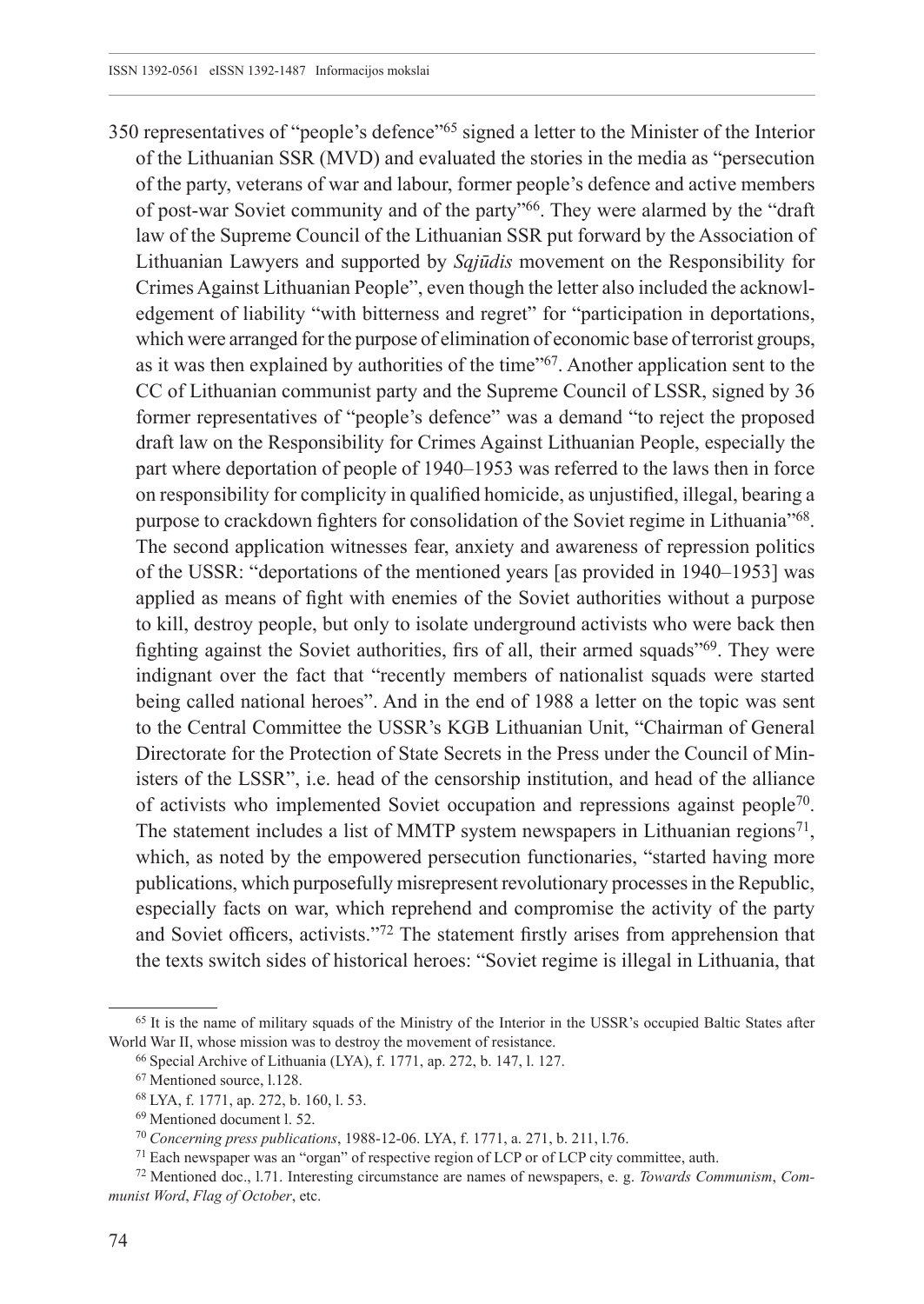actual patriots of Lithuania are not the Soviet activists but other people, who were and still are fighting for a "free and independent" Lithuania"73. The letter shows that those who were not used to read or hear a different opinion, but to only suppress it ("Masters of dezinformatsya"), gave a manipulative evaluation: the newly described facts of Lithuanian regions were called disinformation. Thus, "disinformation" was described as the contents of newspapers of communist MMTP system – this marked a considerable transformation. In this context a notification on the meeting of KGB officers in Moscow for the purpose of discussing analysis of historical experience, was of significant value. In the event in a way characteristic to the Soviet propaganda, victims were taken for executioners and vice versa, as it may have been understood from a publication of Moscow weekly newspaper *AiF*: "Massive repressions of the period of cult of an individual have taken hundred thousands of innocent people, *including chekists* – is sadly part of our history"74. However, the most significant part of information is as follows: "Chekists, as claimed by the participants of the conference, will not have to opt out and do not opt out from the thorough and comprehensive analysis of repressions. Moreover, they are active participants of this investigation and cooperate in creating an unbiased picture."75 In other words, it is announced that investigations of Stalinist sufferings will be performed by the executioners themselves and at the very least accomplices of crimes.

Either media system is closely connected to the decisions of political authorities and the information it is willing to transmit and is transmitting. Such relation may be based not only on significance of socially important news but also on economic and political interests. It directly effects the framing of news in mass media, which is based on an interaction between owner, editor, journalist and an event, which is evaluated by them based on the approach or decision of the authorities and its representatives. However, in theory framing of subjects also means creative decision of journalists and editors depending on audience, in the propaganda system as well. William Gamson and Andre Modigliani, who have prepared a topical publication of the time on the discourse of medias and the public opinion76 on framing issues, state that thus *media packages* are generated which (in line with common vocabulary of communication technologies) should be defined as tools of media. In general, framing of topics implies a specific scale of positions<sup>77</sup>, thus, we may in fact agree that it is the thing that gives an opportunity to argue for those who are united by such framing. The above mentioned authors distinguish framing devices that suggest how to think about the issue (a) and reasoning devices (b) that justify what should be

<sup>73</sup> Mentioned doc., l.73.

<sup>74</sup> "USSR KGB informs on and comments on ideas of perestroika – at the direction of practical performance": КГБ СССР сообщает и комментирует. Идеи перестройки - в русло практических дел. In: Аргументы и Факты (АиФ), № 52 24/12/1988.

<sup>75</sup> Mentioned source.

<sup>76</sup> Media Discourse and Public Opinion on Nuclear Power: A Constructionist Approach. American Journal of Sociology, Vol. 95, No. 1 (Jul., 1989), pp. 1-37.

<sup>77</sup> "This frame typically implies a range of positions". In: Media Discourse and Public Opinion on Nuclear Power: A Constructionist Approach. American Journal of Sociology, Vol. 95, No. 1 (Jul., 1989), p. 4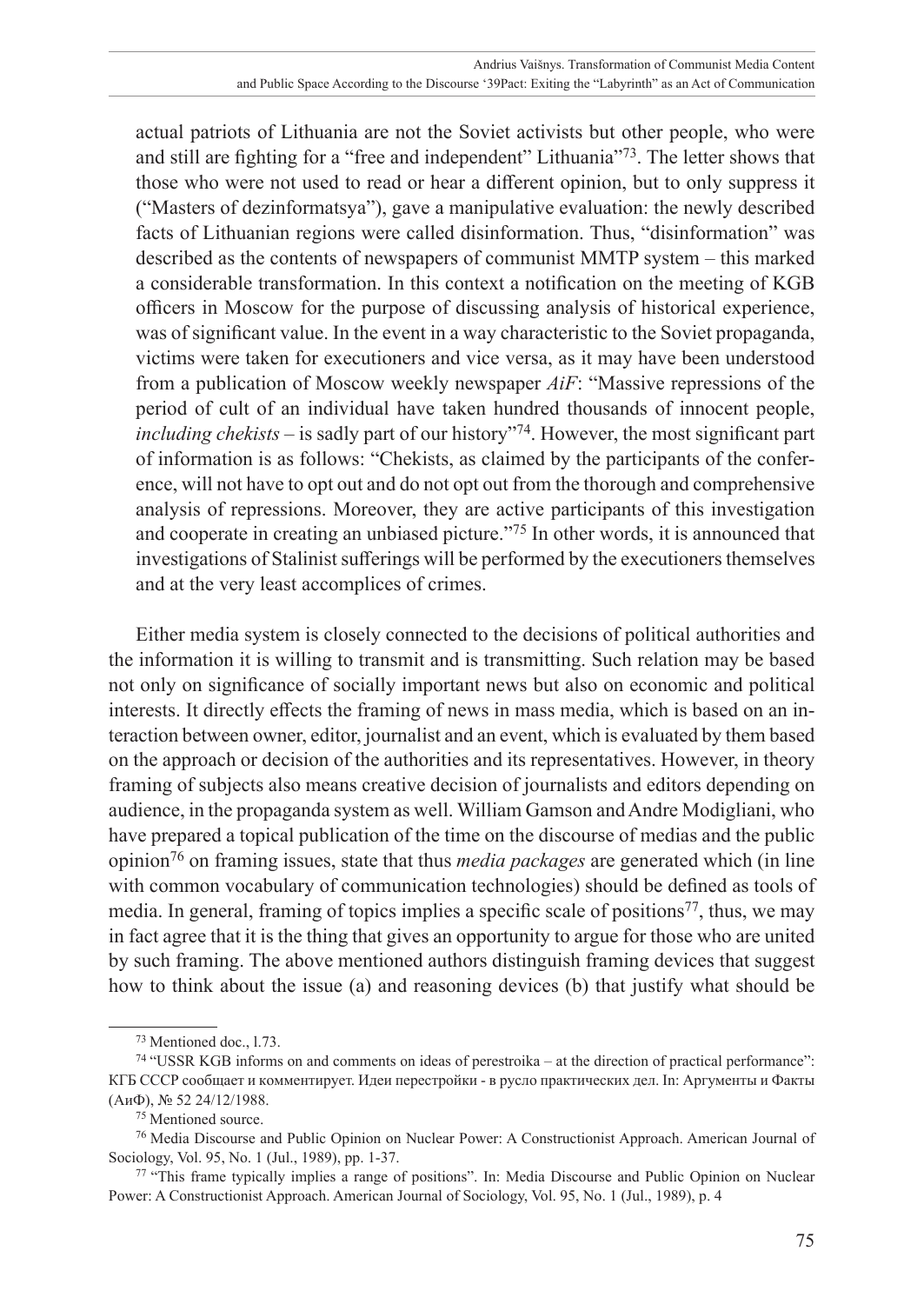done about it: (a) metaphors (i.e., historical examples from which lessons are drawn), catchphrases, depictions, and visual images; (b) roots, consequences, appeals to principle.

To generalise, I may offer an assessment of the framing issues by tools of at least two groups: opinion formation and argumentation. In propaganda system the tools are merged, in a system of democratic (or liberal) medias they must be parallel in the process of media and public opinion. That's why D'39Pact becomes part of the contents of MMTP media in Lithuania, which belongs to CPSU propaganda structures, also in other Baltic States and in Poland.

The discourse opens up as testimony on particular public experiences of what was happening during the periods of occupation. D'39Pact – CPSU narrative is a propaganda construction, which after the public space for discussion has been opened, collapses in comparison to the narrative of the opposition based on experiences, i.e. proof. Here editors of MMTP system have to make a choice: following the interest of the audience by completely transforming the contents or ignoring that interest, which in media market will eventually cause the loss of audience. Some cases may be compared to an attempt to deceive a reader by manipulating the relevance of issues78. Nevertheless, MMTP channels were more often forced to choose between doctrines of CPSU and viewpoints of the audience79.

On 23 August 1989 demonstration the Baltic Way was organised – the joining of hand of people spanning from Tallinn to Riga and from Riga to Vilnius, which completely transformed the limits of public space: CPSU understands that it is out of control of D'39Pact and has to search for explanation of facts that were told to be concealed by MMTP medias ever since the start of perestroika. The Political and Legal Assessment Commission of the Soviet-German Non-Aggression Pact of August 23, 1939 chaired by A. Jakovlev, the above mentioned Secretary of the Central Committee of CPSU, provided first recommendations to CPSU political office in summer 1989<sup>80</sup>. This Commission is of interest to MMTP, as it finds a secret of Molotov in the "labyrinth" – secret protocols, the key item of D'39Pact. However, A. Yakovlev tries to formulate such recommendations, which would at least in part correspond to communist state interest to narrow the

<sup>78</sup> If we are aware of the fact why in underground conditions the *Catholic Church Cronicles* publication was published (to report on violations of human rights) we would least expect church clerks to be given a right of speech in the MMTP system channels.

However, major daily newspaper of Lithuanian communist party have to surprise readers by publishing an interview with Vincentas Sladkevičius, Cardinal Priest, an Apostolic Administrator ad nutum Sanctae Sedis, on the love of those near you. In: Tiesa, 1988-07-15. No 164.

<sup>79</sup> For example, on 25 August 1988 a team of reporters of committee of TVR went to a regional town to make a reportage on the Drama Theatre, but actors refused to be filmed and completely ignored the role of television in the public. Until then, creative team of television would not have been a fiasco anywhere it went. This time with this protest actors expressed their resentment to propaganda broadcast aired on news from Sąjūdis meeting in Vilnius dedicated to the pact of 23 August 1939. And then something unprecedented happened: staff of the Lithuanian TVR committee were in consent with the actors, they addressed in writing not only a CC of the LCP but also the press. They stated: "We demand an essential reform in the committee of the TVR; complete publicity in disclosing key events and facts of Lithuanian history and those of today". Special Archive of Lithuania, f.1771, ap.271, b.240, l.9.

<sup>80</sup> Тезисы А.Н. Яковлева к обсуждению на Политбюро ЦК КПСС вопроса о Договоре 23 августа 1939 г. 31.07.1989. In: «Архив Александра Н. Яковлева». https://www.[alexanderyakovlev](https://www.alexanderyakovlev.org).org/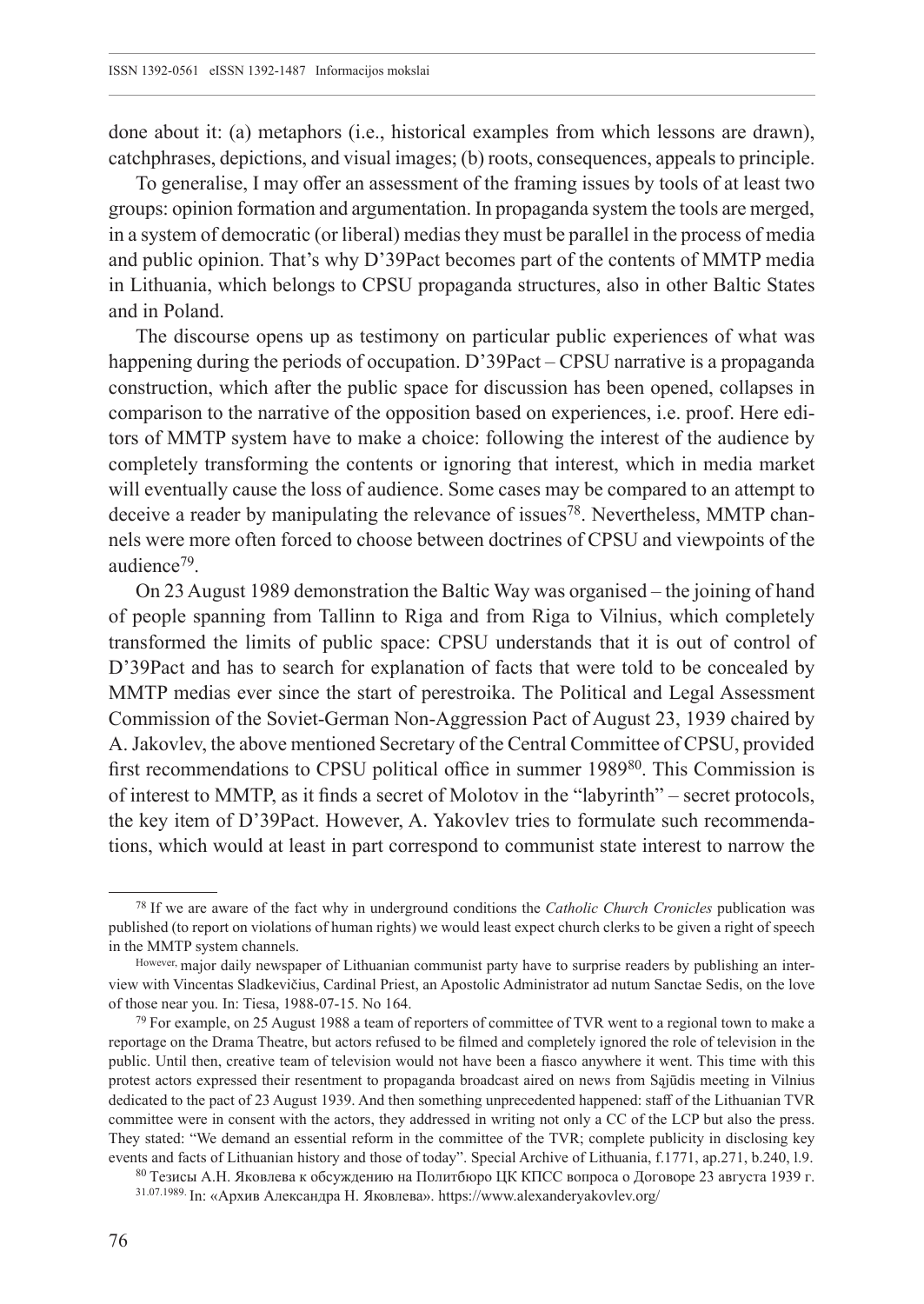historical responsibility of CPSU: "It would not be purposeful to mention other regions in the conclusions of the Commission apart from the Baltic States, although the secret protocol of 23 August also includes Finland, Bessarabia and Poland. Our relationship with Finland, Poland and Romania are regulated by unilateral and multilateral agreements, and current disputes on agreements between the Soviets and the Germans of 1939 do not apply to them directly"81. However, public opinion may not be formulated in a way that an act of communication concerning it would give an opposite result to its interests. As stated in the introduction of the article, the Congress of People's Deputies of the USSR set forth the following: "a secret additional protocol had been signed which determined the spheres of interest of the signatories from the Baltic Sea to the Black Sea and from Finland to Bessarabia"82.

The document published in the major CPSU daily newspaper in 1989 was of historical value – the Resolution was an evidence in acknowledgement a D'39Pact as a topical issue, which might have been solved not as requirement of the "nationalists", but as a right of the Baltic nations to decide upon the political perspective. However, the contemporary official Russia keeps ignoring statements of the document<sup>83</sup>: on the one hand, Resolution of the USSR is the lowest legal act, thus it may be stated that in today's Russia it may not be held the legal norm; on the other hand, upon return to D'39Pact "labyrinth" Russia's government claims to not being engaged in keeping secrets but a myth of its own power. D'39Pact is merged with another narrative – on heroic fight of the military and civilians against Fascism, ignoring the genesis of reasons of WWII and aggression of the USSR in Poland and Finland. Construction of its power on the basis of such historical narrative the official Russia equals identifying itself with Stalinism politics.

# **Conclusion**

In the case of D'39Pact analysis, the transformation of MMTP contents by at first denying the narrative of truth, then trying to "adapt" it and finally by acknowledging it, indicates a fundamental factor of interpretative accomplishments – personal experience, which is a record of historical memory, reflected as witnessing in documents and stories of participants. In media contents such witnessing is the public's weapon against lie.

Therefore, an "act of communication" caused by the transformation of language may cause a consensus and help countries/parties exit the "labyrinth" only when the public space is free from control of the authorities or other parties with financial or political power. In this case, any media becomes dependent from the interest of the public/audience. But it was and is a mistake to think that D'39Pact loses its relevance: if the public of Russia fails to acknowledge the narrative of truth on D'39Pact it will not escape myths

<sup>81</sup> Mentioned source.

<sup>82</sup> On the political and legal assessment of the 1939 Soviet-German Non-Aggression Treaty. Resolution of the Congress of People's Deputies of the USSR, 24 December 1989. "Pravda" on 28 December 1989.

<sup>83 &</sup>quot;The Congress of People's Deputies of the USSR condemns the fact of signing the secret protocol on August 23rd 1939 as well as other secret agreements made with Germany. The Congress declares the secret protocols legally unjustified and invalid from the moment of signing", mentioned source.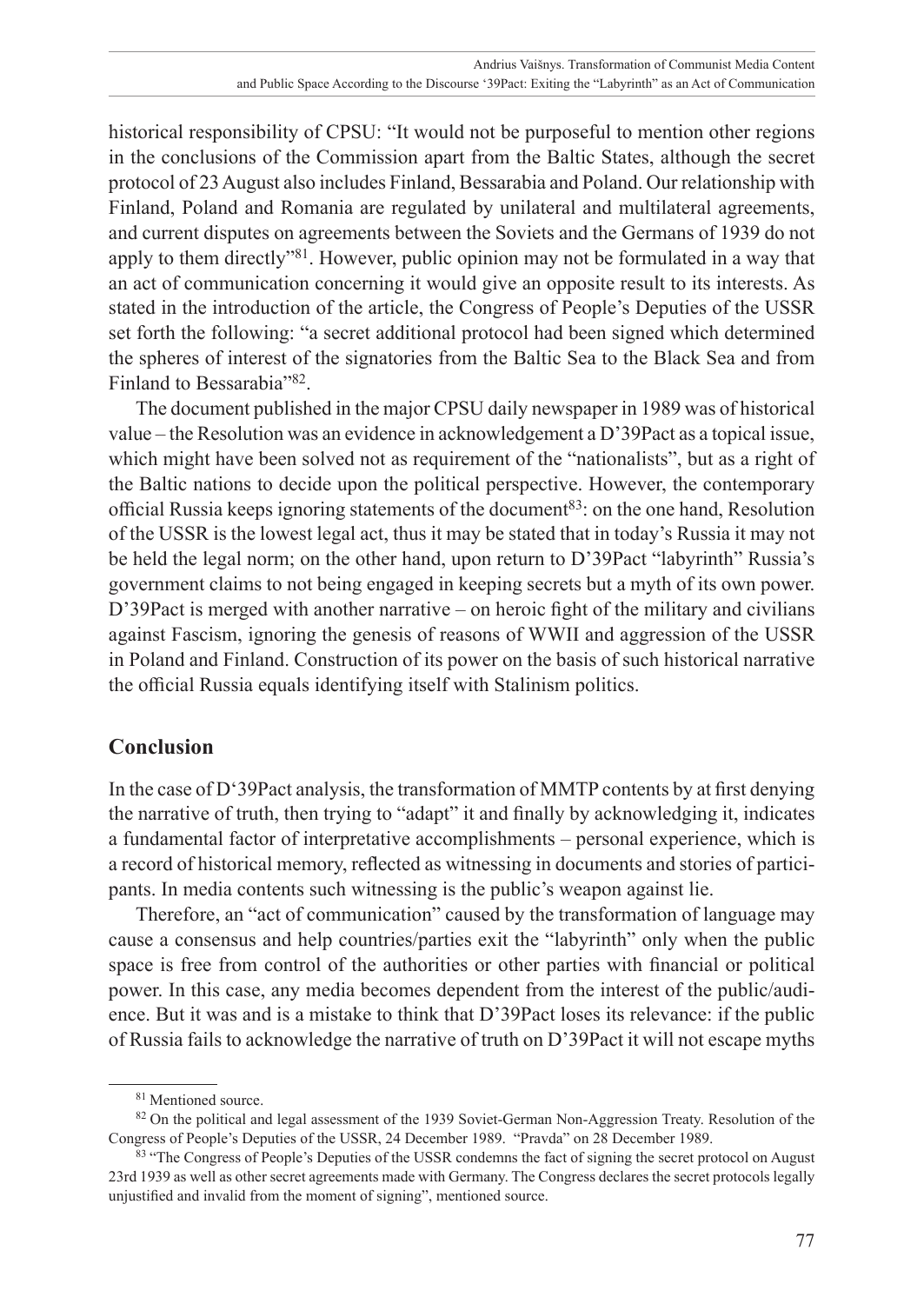of the current regime. Official Russia, returning to the USSR narrative, tries to convince the West that this is historically true, and the decisions of 1988-1989 have no legal force.

Requirement of historical responsibility and justice stand for an aspiration to reveal the truth, which is a stronger imperative than the possible judgement of any court or tribunal, as in public space it acts as a factor causing political changes. After the Tribunal of Nuremberg in the USSR and countries of the Warsaw Pact public space controlled by the communist authorities not only prevented the opportunity to publish the truth, but it was also targeted at concealing subsequent criminal acts of CPSU and its puppet regimes for decades. Glasnost politics gave a possibility to people to express their historical experience, but the USSR regime tried to restrict the D'39Pact and therefore have settled certain "boundaries of publicity"84. Liberation from the public space boundaries made authorities of the USSR acknowledge the historical truth, however Russia sees it as weakness.

D'39Pact may also be treated as a symbol marking a conflict between history and contemporary politics of countries arising from fostering different values and experiences. Analysis of such discourse allows noticing personal transformation – irrespective of it being sincere or a psychological decision: in the presence of truth liberation of historical memory may also be a strong act of communication, which overcomes propaganda and makes a person change his views. In this case, interpretative accomplishments make it possible to let go of myths supported in the public space and to be based on knowledge. From a historical point of view, transformation of vocabulary meanings is subject to contextual condition, what is being turned upside-down is the reconstruction of the truth:

| Characteristics given by a journalist                                                                 |                            |
|-------------------------------------------------------------------------------------------------------|----------------------------|
| 1987                                                                                                  | Post 1989                  |
| extremists<br>• religious fanatics<br>• falsifiers of history<br>• servants of foreign radio stations | "Creators of independence" |

Even if the same individual transforms his vocabulary towards public, he may decide by himself when he really feels free to publish a piece of news or to comment on the events. From a personal point of view transformation or adaptation is a different subject; author only provided several most significant cases as his analysis was first targeted at transformation of media contents as an act of communication. It is obvious that official Russia replaces the above elements in places: on the D'39Pact "returns" falsifiers of history.

The contemporary D'39Pact may witness a conflict not concerning historical narrative on separation of Europe on 1939, as Molotov's "secret" is already revealed, but for the purpose of setting experiences of the West against those of the East, which are restricted to knowledge on victory against the Fascism. It is important to emphasize that the D'39 Pact discourse has more than two narratives - the European Parliament's resolution testifies that

<sup>84</sup> Interview with M. Gorbachev. In: der Spiegel, 22-10- 1988.